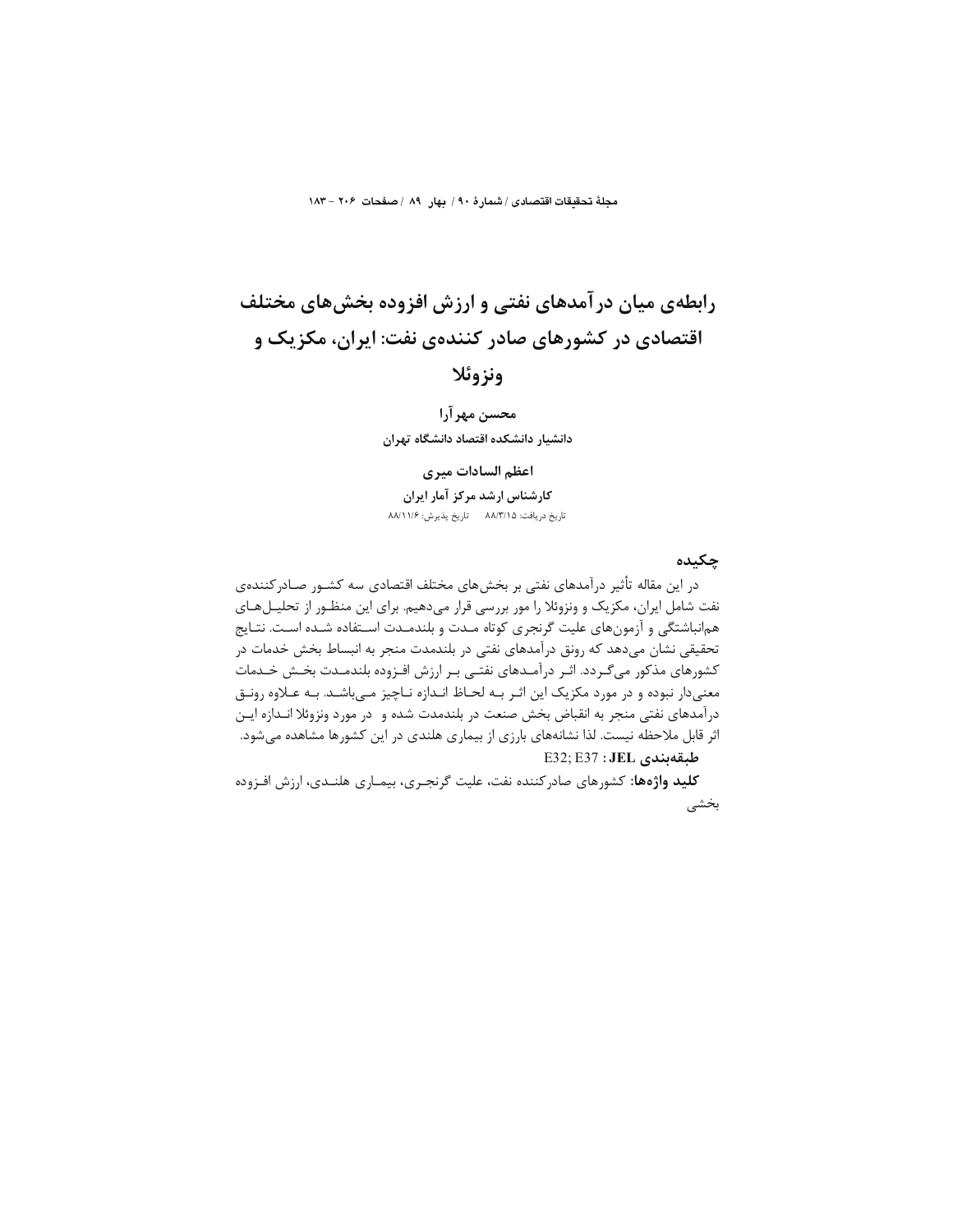# ۱ – مقدمه

۱۸۴

بازار نفت شاهد نوسانات زیادی طی چهار دههی گذشته بوده است. تا قبل از دههی ۱۹۷۰ قیمتهای نفت در محدوده کوچکی نوسان داشتند که از مرز ۲ دلار در هر بشکه فراتر نمی رفت. اما به دنبال تحریم نفتی اعراب در سال ۱۹۷۴ قیمتهای نفت به حدود ۱۰ دلار و در سال ۱۹۸۰ به اوج خود یعنی ۳۲ دلار رسید. پس از آن قیمتها به تدریج كاهش يافتند و به سطح ١٠ دلار در سال ١٩٩٨ تنزل يافتند. يـس از ايـن افـت قيمـت، مجددا سير صعودي قيمتها آغاز شد و به ٣۶ دلار در سال ٢٠٠۴ رسيد ْ.

قیمتهای نفت نقش مهمی در تحولات اقتصاد جهانی ایفا می کنند. مانند بسیاری از کالاهای اولیه، کشش قیمتی تقاضای نفت پائین بـوده و انـدک جابـهجـایی در عرضـه و تقاضا منجر به تغییرات شـدیدی در قیمـت و در نتیجـه درآمـد کشـورهای صـادرکننده می گردد. درآمدهای نفتی در برخی از کشورهای صادر کنندهی نفت اولین منبع درآمـد دولتها محسوب می شود. در برخی کشورهای صادرکننده مانند عربستان، کویت و قطـر سهم این درآمدها از کل تولید ناخالص داخلی نزدیک بـه ۵۰ درصـد مـی،باشـد (دیـن ً، ۲۰۰۱). اثیر درآمیدهای حاصل از صیادرات کالاهیای اولییه در کشورهایی کیه دارای اقتصادی کوچک می،باشند بسیار شدیدتر می،باشد. در واقع تأثیر تغییرات قیمت نفت بـر کشورهای نفتی به ساختار اقتصادی و شدت وابستگی آنها به نفت بستگی دارد. سرعت و میزان تطبیق با شوکها در بین کشورهای مختلف یکسان نیست بهطـوریکـه برخـی اقتصادها به زمان زیادی برای تطبیق نیاز دارند. به عبارت دیگر آسیبپذیری کشـورهای وارد كننده ي نفت در مقابل افزايش قيمت نفت متفاوت است و به درجه وابستگي آن هـا به واردات نفت و شدت مصرف نفت در اقتصاد آنها بسـتگی دارد. ایـن موضـوع عـاملی برای توضیح تفاوت رشد اقتصـادی در بـین کشـورهای صـادر کننـدهی نفـت مـیباشـد (; بند ، ۱۹۹۹).

بخش نفت در بیش تر کشورهای صادر کنندهی دولتی بوده و درآمدهای نفتی متعلق به دولت میباشد. با توجه به سهم بالای درآمـدهای نفتـی در بودجـه و تولیـد ناخـالص داخلی این کشورها، شوکهـای نفتـی باعـث افـزایش ارزش حقیقـی پـول داخلـی ایـن کشورها و به دنبال آن انقباض بخش تولید کالاهـای قابـل تجـارت<sup>۲</sup> (بـه ویـژه کالاهـای

<sup>1-</sup> Annual Statistical bulletin, OPEC.

<sup>2-</sup> Dehn. J. 3- Zind, R.G.

<sup>4-</sup> tradable.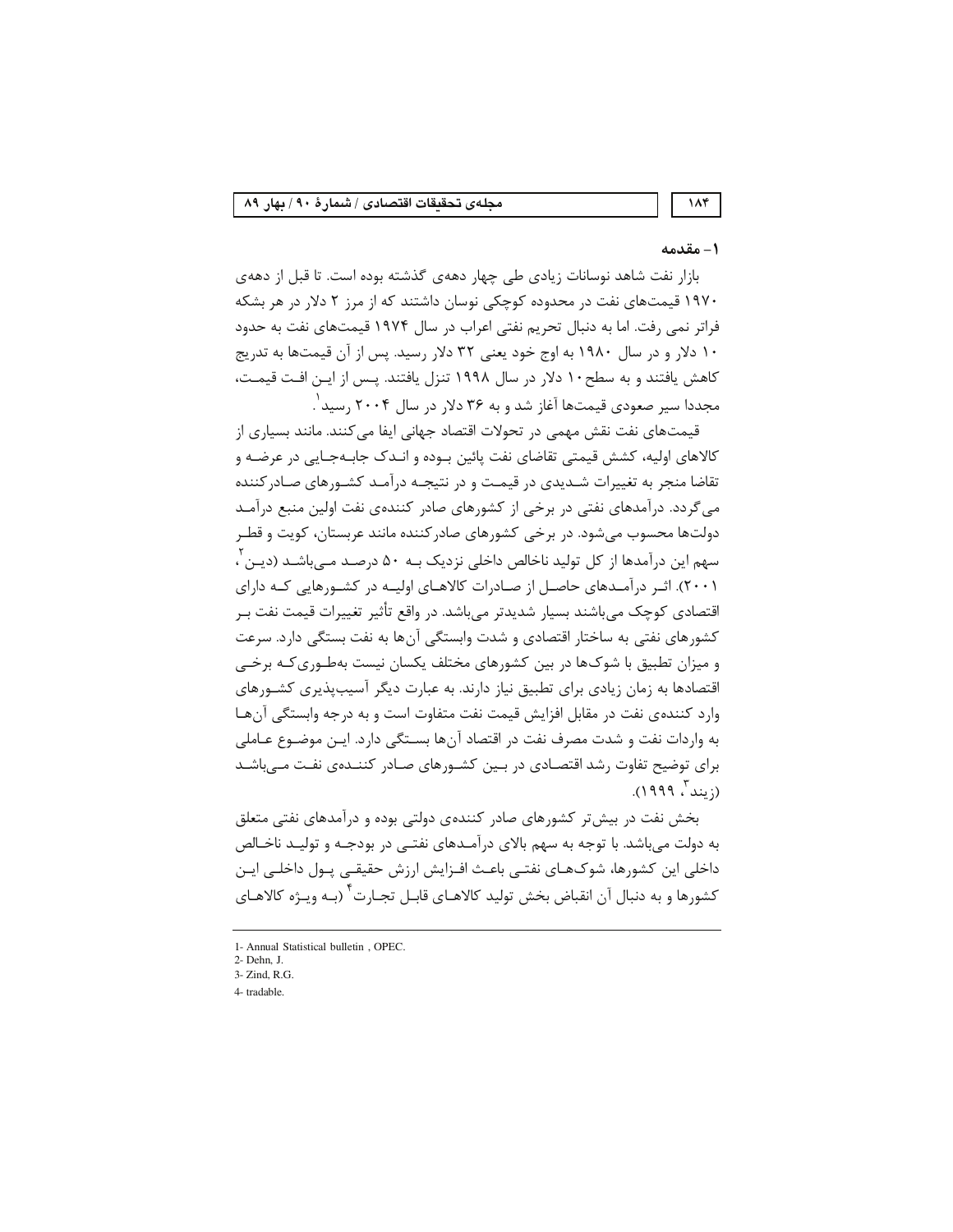صادراتی) و گسترش بخش تولید کالاهای غیر قابل تجارت ٰ می شوند. مطالعـات تجربــی نیز نشان میدهند که درآمدهای ارزی حاصل از رونق صادرات نفـت یـا هـر مـاده اولیـه دیگر آثار منفی شدیدی در بسیاری از این کشورها در بلندمدت بهجـای گذاشـته اسـت (دلوین و لوین ٔ ۲۰۰۴). در ادبیات اقتصادی این پدیده تحت عنــوان بیمــاری هلنــدی ٔ شناخته شده است (العباسي، ١٩٩١). در اثر بيماري هلندي شاهد رشد نابرابر بخشهاي اقتصادی خواهیم بود. این رشد نامتوازن به نفع بخش خدمات (یا غیر قابل تجارت) و بـه زيان بخش هاي صنعت و كشاورزي (يا قابل تجارت) بوده و باعث تضعيف توان اقتصـادي کشور صادر کنندهی کالای اولیه میگردد.

هدف مطالعهی حاضر بررسـی تـأثیر تکانــهی قیمـت نفـت بـر بخــش@عـای مختلـف اقتصادی شامل کشاورزی، صنعت و خدمات می باشد. کشورهای مورد مطالعـه بـا توجـه به کیفیت و دسترسی به دادهها و طول دوره مشاهدات شامل ایـران، ونـزوئلا و مکزیـک هستند. در این مطالعه قصد داریم اهمیت بیمـاری هلنـدی را در کشـورهای نفـت خیـز مذکور مورد بررسی قرار دهیم. فرضیهی تحقیق عبارت است از:حداقل یکی از نشانههای بیماری هلندی در این کشورها وجـود دارد (سـه نشـانه اصـلی بیمـاری هلنـدی شـامل كاهش ارزش افزوده بخش كشاورزى، كاهش ارزش افزوده بخش صنعت و افزايش ارزش افزوده بخش خدمات به دنبال رونق درآمدهای نفتی میباشد).

در بخش دوم، ادبیات نظری تحقیق را با عنوان بیمـاری هلنـدی تشـریح مـی کنـیم. بخش سوم به مرور پیشینه تحقیق در داخل و خارج از کشور اختصـاص دارد. در بخـش چهارم پس از معرفی داده و متدولوژی تحقیق به ارایه نتایج تجربی میپردازیم. در ایـن بخش با استفاده از تحلیل های هم انباشتگی و آزمون های علیت گرنجری، اثر بلندمدت و کوتاممدت درآمدهای نفتی بر ارزش افزوده بخشهای مختلف اقتصادی را در سه کشـور ایران، ونزوئلا و مکزیک مورد بررسی قرار مـیدهـیم. در بخـش پـنجم از نتـایج مـذکور نتيجه گيري مي کنيم.

## ۲- بیماری هلندی

بررسی آثار شوکهای نفتی بر روی متغیرهای کلان اقتصادی نیازمنـد یـک مـدل کلان اقتصادی می باشد که نحوه وارد شدن درآمدهای نفتی در تولید ناخـالص داخلـی و

<sup>1-</sup> nontradable.

<sup>2-</sup> Devlin, J., Lewin, M.

<sup>3-</sup> Dutch Disease.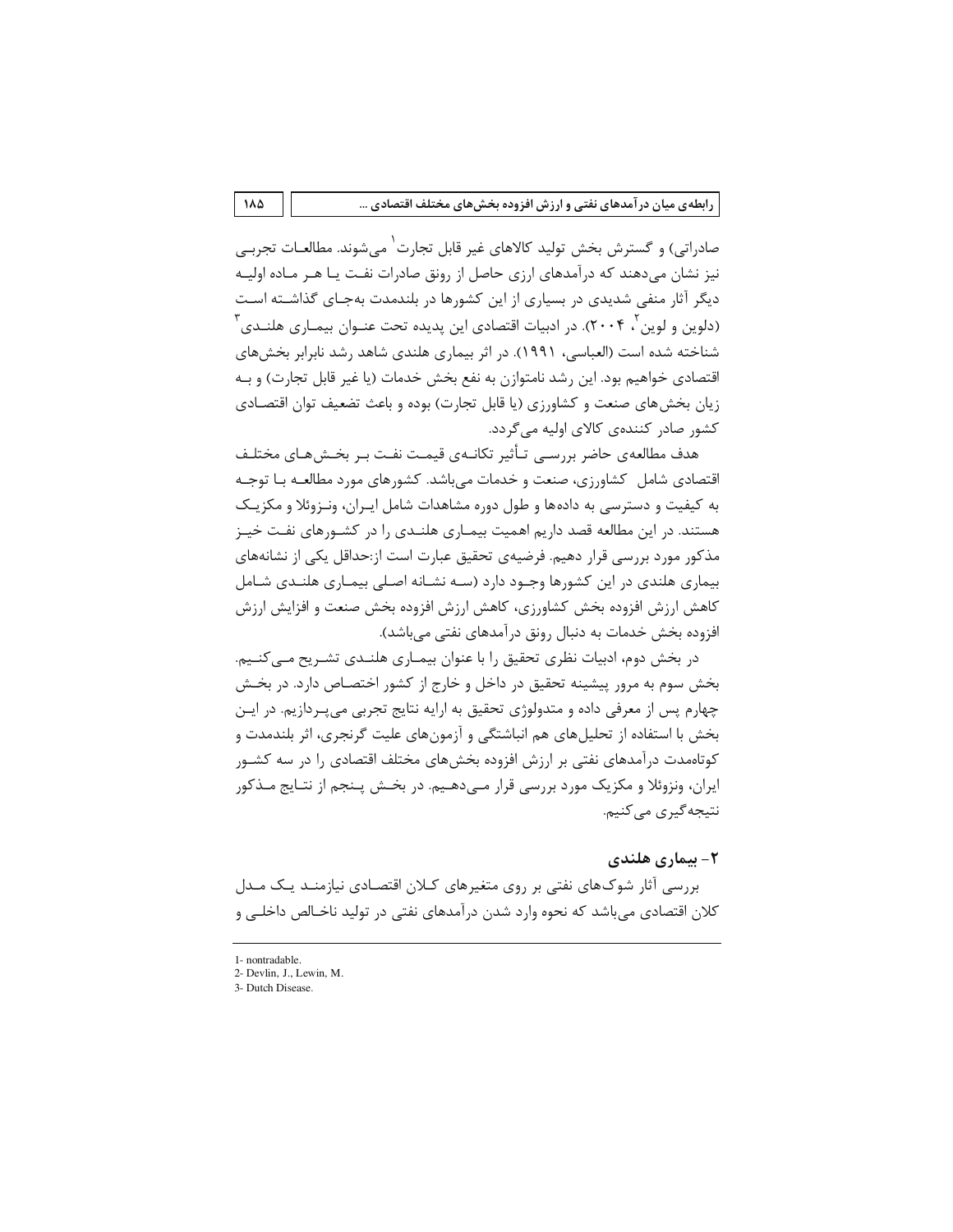همچنین ساختار اقتصادی کشور را نشان دهد. اغلب مطالعات انجام شده در ایـن زمینــه برای کشورهای صنعتی است که اکثرا وارد کنندهی نفت هستند. در این کشـورها نفـت به عنوان یکی از عوامل تولید بوده است بـهطوریکـه افـزایش قیمـت آن آثـار تـورمی و رکودی را در بر داشته است. در این الگوها کاهش قیمت به عنوان شـوک مثبـت طـرف عرضه محسوب می شود. ولی در مطالعات انجام شده برای کشورهای صادر کنندهی نفت، بیماری هلندی به عنوان مهمترین مبانی تئوریکی موجـود بـه حسـاب مـیآیـد (اتـی ٰ،  $(1 \cdot \cdot \tau)$ .

امروزه در ادبیات اقتصادی به اثرات زیانبار حاصل از شوکهای نفتی بیماری هلنـدی می گویند. برای توضیح این پدیده کالاها را به دو دستهی کلی تقسیم می کنند:

۱) کالاهای قابل مبادله: این گروه شامل کلیه کالاهایی است کـه قابلیـت مبادلـه در تجارت خارجی را دارند. کالاهای قابل مبادله را میتوان بـه کالاهـای قابـل ورود و قابـل صدور تفکیک نمود. قیمت این نوع کالاها در بازارهای بین|لمللی تعیین میگردد.

۲) کالاهای غیر قابل مبادله: شامل کلیه کالاهایی است کـه بـه دلیـل حجـم زیـاد، ارزش کم یا هزینههای بالای حمل و نقل امکان مبادله آنها در بازارهای جهـانی وجــود ندارد و فقط در داخل کشور قابل مبادله است. بنابراین قیمت کالاهای غیر قابـل مبادلـه بين كشورها متفاوت خواهد بود.

افزایش ناگهانی و یکباره درآمد ارزی بهصورت برونزا، مانند افـزایش قیمـت نفـت و به دنبال آن افزایش درآمدهای نفتی، باعـث بـروز مـازاد در تـراز پرداخـتهـا و افـزایش تقاضای کل می گردد. با فرض جذب این مازاد در اقتصاد داخلـی از کانــال۱صای پــولی و مالي، تقاضاي اقتصاد به سرعت افزايش مي يابد. اگر هر دو نـوع كالاهـاي قابـل مبادلـه و غیر قابل مبادله کالاهایی نرمال باشند (یعنی کشش درآمدی هر دو گروه کالا بزرگ تر از صفر باشد)، تقاضا برای هر دوی آنها افزایش خواهد یافت. بدیهی است که پـس از بـالا رقتن تقاضا، میزان افزایش قیمتها بستگی به واکنش طرف عرضه دارد. از آنجـایی کـه عرضهی کالاهای غیرقابل مبادله در کوتـاه مـدت بـی کشـش اسـت و در مقابـل عرضـه كالاهاى قابل مبادله از طريق واردات قابل افـزايش اسـت، لـذا قيمـت نسـبى كالاهـاى غیرقابل مبادله افزایش میLبابد. بدین ترتیب نرخ ارز حقیقی (با بالا رفـتن قیمـت نسـبی كالاهاي غيرقابل مبادله به كالاهاي قابل مبادله) تقويت مي شود.

1-Auty, R.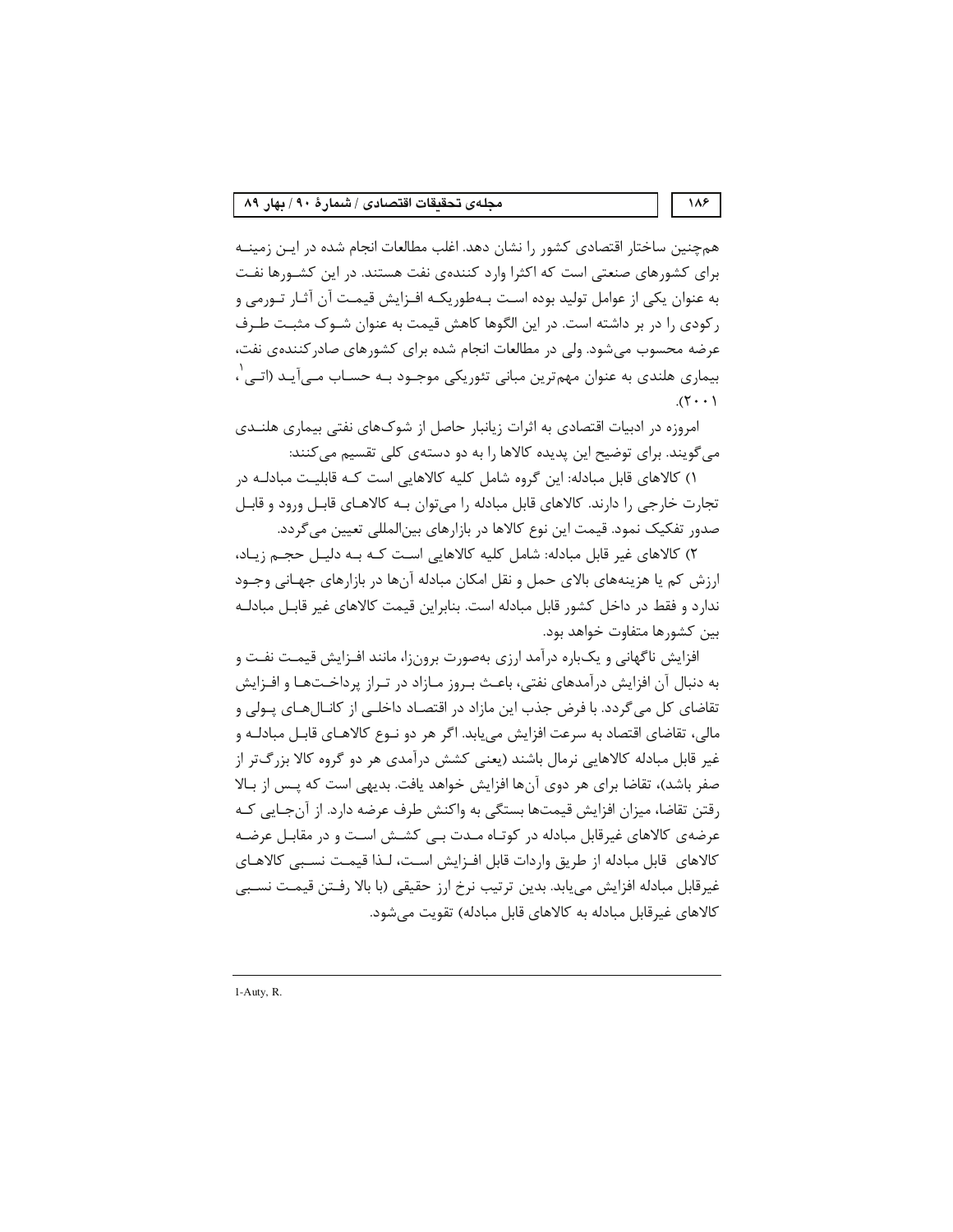افزایش قیمت نسبی کالاهای غیرقابل مبادله (و سودآوری آن) سـبب مـی٬شــود کــه منابع قابل تحرک از سایر بخشهای اقتصاد خارج شده و جذب بخـش غیرقابـل مبادلـه شوند. تضعیف بخش قابل مبادله و تغییر قیمتهای نسبی به اثر هزینهای ٰ موسوم است.

درآمد قابل تصرف بیشتر، سودآوری و قیمت نسبی بالاتر کالاهای غیرقابـل مبادلـه، به همراه تولید کمتر کالاهای قابل مبادله، بهخاطر قیمت نسبی پـایینتر ایـن کالاهـا، موجب افزایش واردات و از بین رفتن مازاد تراز بازرگانی میشود. بهطور خلاصـه تقویـت نرخ ارز حقیقی سه اثر زیر را به دنبال دارد:

١) افزایش واردات که باعث تضعیف فعالیتهای رقیب واردات ٰ می شود

۲) کاهش صادرات غیرنفتی

۳) خروج عوامل تولید از سایر بخش های اقتصاد و جذب آن در بخش هـای غیرقابـل مىادلە.

بر اساس تجربه کشورهای توسعه یافته اثر هزینهای منجر به تضعیف بخـش صـنعت میشود، چرا که تقویت ارزش پول داخلی موجب میشود اولا، ایـن صـنایع بـا از دسـت دادن قدرت رقابت خود در بازارهای بین|لمللی با کاهش صادرات مواجه شــوند، ثانیــا در داخل نیز بازارهای خود را به نفع کالاهای وارداتی مشـابه و ارزانتـر، از دسـت بدهنـد (ایفرت ، ۲۰۰۲).

#### ٣- پيشينه تحقيق

در مطالعات انجام شده، عمدتا اثر قيمت نفت بر توليد ناخـالص داخلـي (GDP) و يـا شاخصهای اقتصاد کلان بررسی شده است؛ امـا مطالعـات تجربـی در خصـوص ارتبــاط اجزای تشکیل دهنده GDP یعنی بخشهای کشاورزی، صنعت و خدمات با قیمت نفت بسیار اندک می باشند. در ادامه این بخش تحقیقات صورت گرفته اخیر در هر دو زمینـه را مرور مي كنيم.

نوریو یوسویی<sup>۴</sup> (۱۹۹۷) در مقالهای با عنوان " بیماری هلندی و تعـدیلات سیاسـتی با شوک نفتی: مطالعهی تطبیقی اندونزی و مکزیک" به مقایسه این دو کشــور و بررســی نحوه هزینه کردن درآمدهای نفتی آنها می پردازد. این مقاله تجربـه انــدونزی را مطــرح

 $\lambda$ 

<sup>1-</sup> Cost effect.

<sup>2-</sup> Import-Competing.

<sup>3-</sup> Eifert, B., Gelb, A., Tallroth, N.B.  $4-Usui. N.$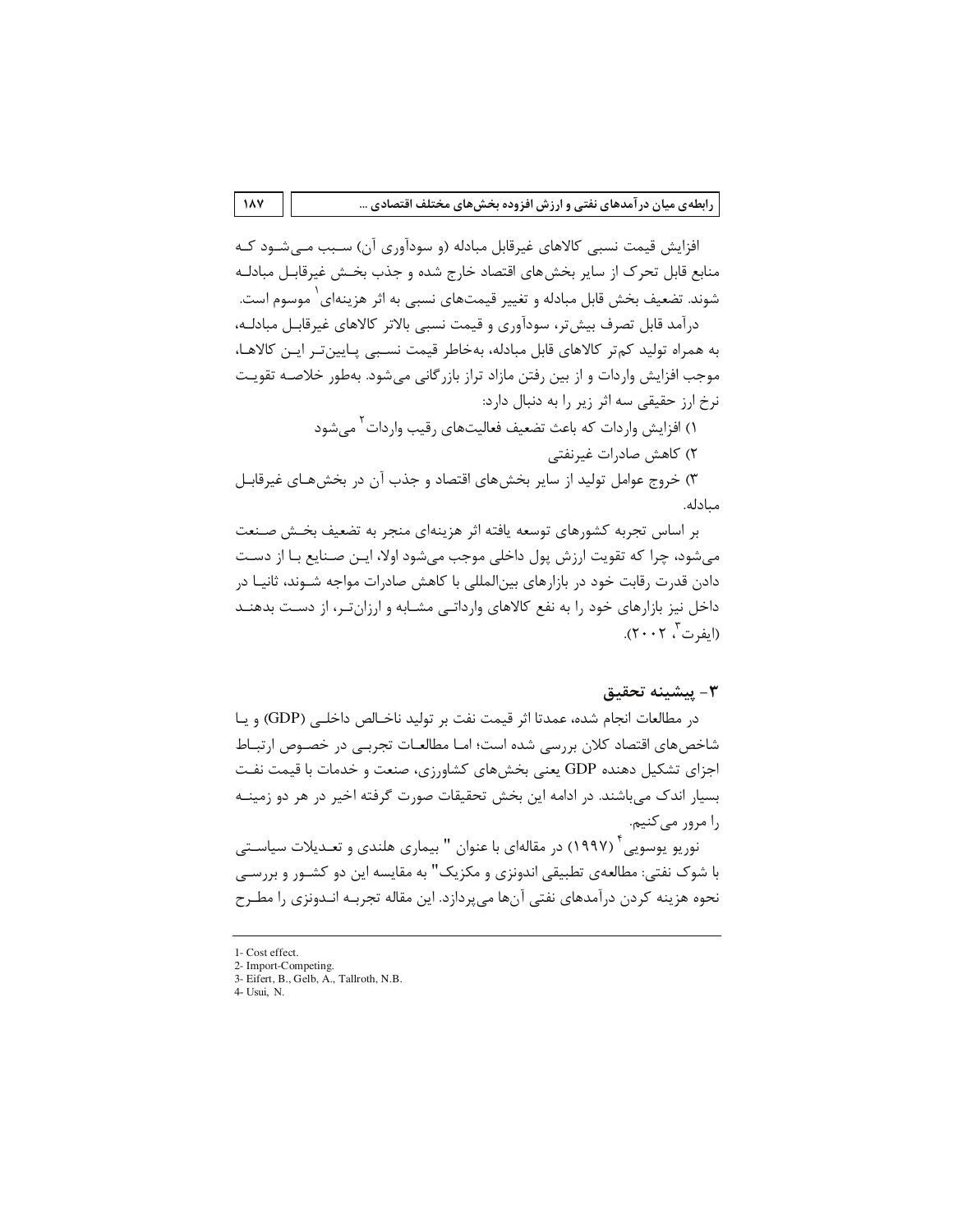کرده و نشان میدهد که این کشور توانسته بـا مـدیریت صـحیح اقتصـاد کـلان از بـروز بیماری هلندی جلوگیری کنـد. اسـتفاده از درآمـدهای نفتـی بـرای سـرمایهگـذاری در بخش های قابل مبادله و تقویت این بخش هـا عامــل دیگـر موفقیــت انــدونزی بــه شــمار میآید. این بررسی مکزیک رابه عنوان ِ نمونـه بـارز تئـوری۱هـای نفـرین منـابع ٰ معرفـی مے نماید.

ریچارد جی زیند ٔ (۱۹۹۹) در مقالهای با عنوان "تحرکات قیمت نفـت و اقتصـادهای خلیج فارس: یک تحلیل بخشی" به تحلیل رابطه برخی بخشهای اقتصـادی کشــورهای عضو شورای همکاری خلیج فارس و نوسانات قیمت نفت پرداختـه اسـت. ایـن بررسـی سال های ۱۹۸۰-۱۹۷۲ را بهعنوان دوران افزایش قیمت و سـال هـای ۱۹۹۵-۱۹۸۱ را بهعنوان دوران كاهش قيمت درنظر گرفته است. نتايج تحليل دادهها با استفاده از تجزيه واریانس (ANOVA) نشان میدهد که در دورهی کاهش درآمدهای نفتـی بخـشهـایی که به پارانه و حمایتهای دولت وابسته بودند (مانند کشاورزی و صنعت) رشد کـمتـری داشته و سهمشان از GDP کل کاهش یافته است؛ امـا سـایر بخـشهـا کـه بـه دولـت وابستگی چندانی نداشتند (ماننـد خـدمات، بازرگـانی و حمـل و نقـل) از رشـد بهتـری برخوردار شدند و سهمشان از کل تولید ناخالص داخلی افزایش نشان میدهد.

بجو, نالد ۳۰۰۰) در مطالعهای با عنوان " اثر پویای تقاضای کل، عرضه و شوکهای قيمتي نفت : مطالعهاي تطبيقي" نشان مي دهد كه بـراي همــه كشـورها بـه جـز نـروژ، شوک قیمت نفت اثر منفی بر تولید در کوتاهمدت دارد. برای آلمان، انگلسـتان و آمریکـا شوک قیمت نفت در سال ۱۹۷۴– ۱۹۷۳ نقـش عمـدهای را در توضـیح رکـود اواسـط دههی ۱۹۷۰ ایفا کرده است، در صورتی که رکود تجربـه شـده در اوایـل دهـهی ۱۹۸۰ عمدتا به دلیل شوکهای عرضه و تقاضا در این کشورها به وجود آمده است.

تیلــک ابــی ســینگ ۲ (۲۰۰۱) در مقالــهای بــا عنــوان "بــرآورد اثــرات مســتقیم و غیرمستقیم قیمت نفت بر رشـد اقتصـادی" مطالعـهی خـود را معطـوف بـر کشـورهای آسیای شرقی و جنوب شرقی نمودند. این بررسی نشـان داد کـه اثـر مسـتقیم افـزایش قیمت برای کشورهای صادر کنندهی خالص نفتی (مانند اندونزی) مثبت میباشد. با ایـن وجود کشورها نمی توانند از اثر غیرمسـتقیم رکـودی و انقباضـی کـه از طریـق شـرکای

<sup>1-</sup> Natural resource curse

<sup>2-</sup> Zind, R.G.

<sup>3-</sup> BjØrnald, H.C. 4- Abeysinghe, T.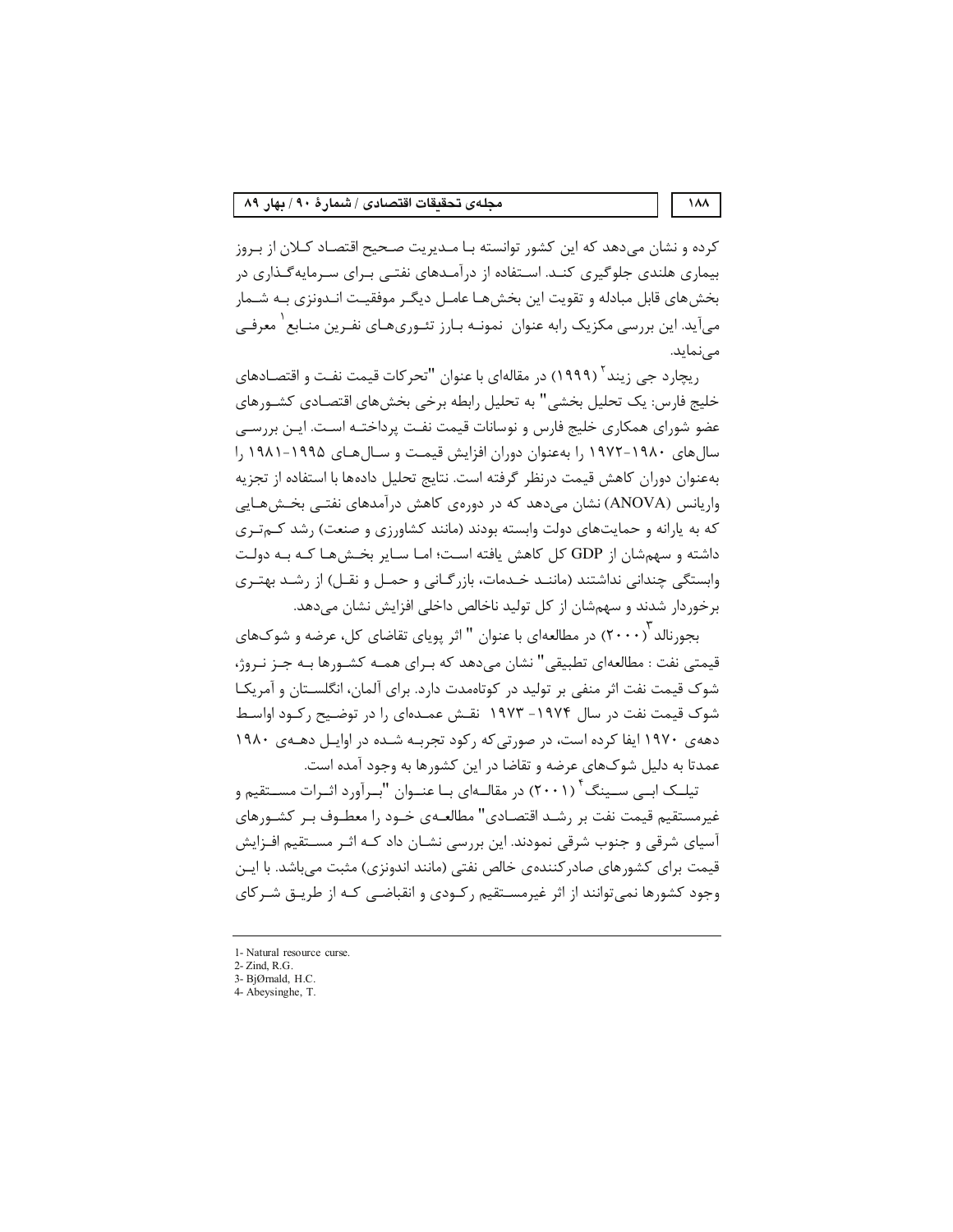تجاري آنها بوجود مي∫يد، خلاصي پابند. در بلندمدت اين گونه كشورها حتى تمام آثـار مثبت افزایش قیمت نفت را از دست میدهند.

التـوني (٢٠٠٢) در مطالعـهاي تحـت عنـوان «وسـانات قيمـت نفـت و اثـر آن بـر متغیرهای کلان اقتصادی کویت: بـا اسـتفاده از مـدلهـای VAR» بـه بررسـی واکـنش متغیرهای کلان اقتصادی کویت به نوسانات قیمتهای جهانی نفت پرداخته است. نتایج حاصله حاکی از وجود علیّت از طرف قیمت نفت به سـمت متغیرهـای کـلان اقتصـادی می باشد. نتایج با آنچه که برای یک کشور صادرکنندهی نفت انتظار مـی رود (کـه در آن مالکیت کل منابع در دست دولت است) سازگار می باشد.

هامیلتون ۲۰۰۳) در مقالهای با عنوان "شوک نفتـی چیسـت؟" بـه بررسـی اثـرات غیرخطی قیمت نفت بـر رشـد GDP مـیِبـردازد. نتـایج وی نشـان دهنـدهی رابطـهی غیرخطی بین قیمت نفت و فعالیتهای اقتصادی میباشد بـهطـوریکـه افـزایش قیمـت نفت اثر معنیداری بر کاهش تولید کشورهای صنعتی دارد در صورتی که کاهش قیمت، اثر با اهمیتی بر اقتصاد آنها ندارد. به علاوه اثر افزایش قیمتـی کـه بعـد از یـک دورهی ثبات قیمت نفت صورت می گیرد نسبت به افزایشی که بعد از یک دورهی کاهش قیمـت نفت صورت می گیـرد بـه مراتـب بزرگتراسـت. کانـادو و دی گراسـیا<sup>۳</sup> (۲۰۰۳) نیـز در مقالهای با عنـوان "آیـا شـوک نفتـی اهمیـت دارد؟"، بـه نتـایج مشـابهی بـرای برخـی کشورهای اروپایی طی سال های ۱۹۹۹–۱۹۶۰ , سید.

رودریگوئز و سانچز ۲۰۰۴) در مقالهای تحت عنوان "شوکهای قیمت نفت و رشد تولید ناخالص داخلی در برخی از کشورهای OECD"، بـا اسـتفاده از مـدل هـای VAR خطی و غیرخطی به بررسی اثر نوسانات قیمت نفـت بـر روی فعالیـتهـای حقیقـی در كشورهاي صنعتي پرداختند. نتايج حاصله نشان ميدهند قيمت نفت عليت گرنجر بـراي سایر متغیرهای موجود در الگو می باشد. در مورد کشورهای صادر کنندهی خـالص نفـت آنها به این نتیجه رسیدند که در نروژ افزایش قیمت نفت اثر مثبت و در انگلســتان اثـر منفی بر رشد اقتصادی داشته است که نتیجه اخیر شواهدی مبنی بـر بیمـاری هلنـدی تفسیر مے شود.

<sup>1-</sup> Eltony, M.N.

<sup>2-</sup> Hamilton, G.D.

<sup>3-</sup> Cunado, J. and de Gracia, F.P.

<sup>4-</sup> Rodriguez, R.J and Marcelo Sanchez, M.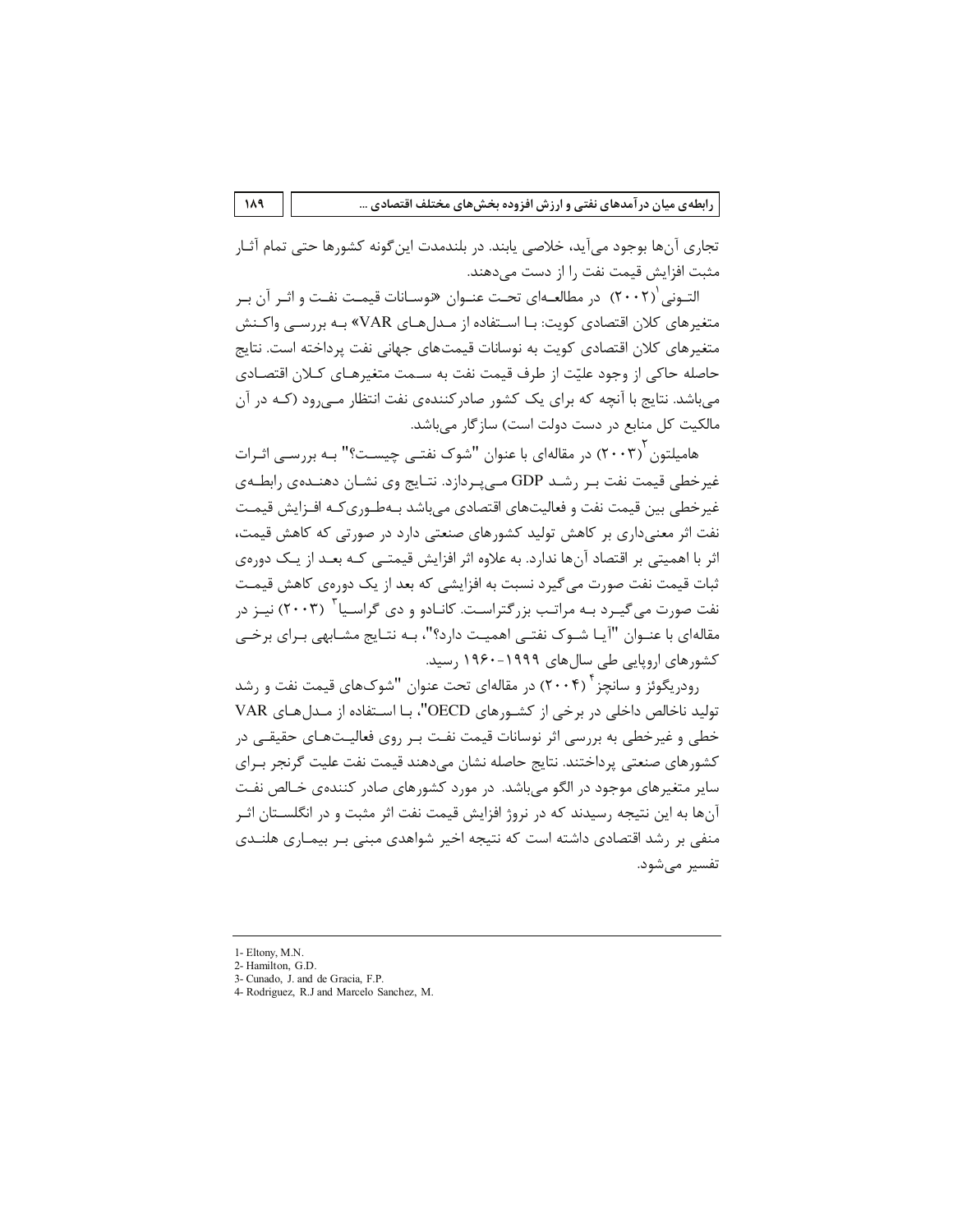ال انشاسی و همکاران <sup>(</sup> (۲۰۰۶) در مطالعـهی خـود بـا عنـوان "قیمـتهـای نفـت، سیاست مالی و رشد اقتصادی ونزوئلا " بـه بررسـی ارتبـاط قیمـت نفـت بـا درآمـدهای دولت، رشد اقتصادی، مصرف و سرمایه گـذاری مـی بـردازد. آنهـا بحـث مـی کننـد کـه وابستگی اقتصاد ونزوئلا به قیمت نفت افزایش یافته و این افـزایش وابسـتگی، بـه همـراه رشد کم تر بخشهای کشاورزی و صنایع غیر نفتی بوده است. نتایج نشان مےدهـد کـه تغييرات قيمت نفت اثر منفى بر كارايي اقتصاد ونـزوئلا داشــته و ايــن كشــور از "نفــرين منابع" رنج مي برد .

از دیگر مطالعاتی که در این خصوص صورت گرفته است می توان به لی و همکـاران <sup>۲</sup> (۱۹۹۲)، همیلتـون (۱۹۸۳و ۱۹۹۶)، هاریسـون و بـربیج (۱۹۸۴)، مـورک (۱۹۸۹)، موری ۱۹۹۳)، مورک ۲۹۹۶) اشاره کرد. در ادامه به مرور برخی مطالعات مربوطه در داخل کشور مے پردازیم.

توکلی و مراد (۱۳۷۸) در مقالهای باعنوان " بررسی تأثیر نوسانات صـادرات نفـت در کندی رشد اقتصادی کشور (۷۵-۱۳۳۸)" به بررسی تاثر نوسانات نفتی بـر بخـشهـای صنعت و کشاورزی می پردازند. نتایج کار آنها نشـان مـی‹هـد نوسـانات صـادرات نفـت موجب كاهش توليدات بخـش صـنعتي مـي گـردد. امـا آسـيبيـذيري توليـدات بخـش کشاورزی در مقایسه با بخش صنعت کمتر است.

غروی نخجوانی (۱۳۸۱) در مطالعهای با عنوان "نقش درآمـدهـای نفتـی در تـأمین منابع سرمایه گذاری ایران" به بررسی اثر درآمدهای نفتی بر سرمایه گـذاری بخـش۱مای اقتصاد ایران می پردازد. نتایج نشان می۵هد که رشد نقـدینگی، بـیشتـرین تـأثیر را بـر سـرمایه گــذاریهـا در بخــش صـنعت و درآمــدهای نفتــی نیــز، بـیش تـرین تـأثیر را بـر سرمایه گذاری ها در یخش خدمات داشته است. سرمایه گذاری در یخش کشباورزی نیـز، کمترین تأثیریذیری را از درآمدهای نفتی کشور و نقدینگی از خود نشان میدهد. به هر حال، نتايج حاصل شده، مشخص مي كنند كه درآمدهاي نفتي، تـأثير قابـل تـوجهي بـر سرمایه گذاری در دو بخش صنعت و خدمات که نزدیک به ۷۰ درصد تولید ملی کشور را تشکیل می دهد داشته است.

 $19.$ 

<sup>1-</sup> El-Anshasy, A., Bradley, M.D. and Joutz, F.L.

<sup>2-</sup>Lee K.C., Pesaren, M.H. and Pierse R.G.

<sup>3-</sup> Harrison, A. and Burbridge, J. 4- Mork, K. A.

<sup>5-</sup> Mory .F. J.

<sup>6-</sup> Mork, A. Hooker.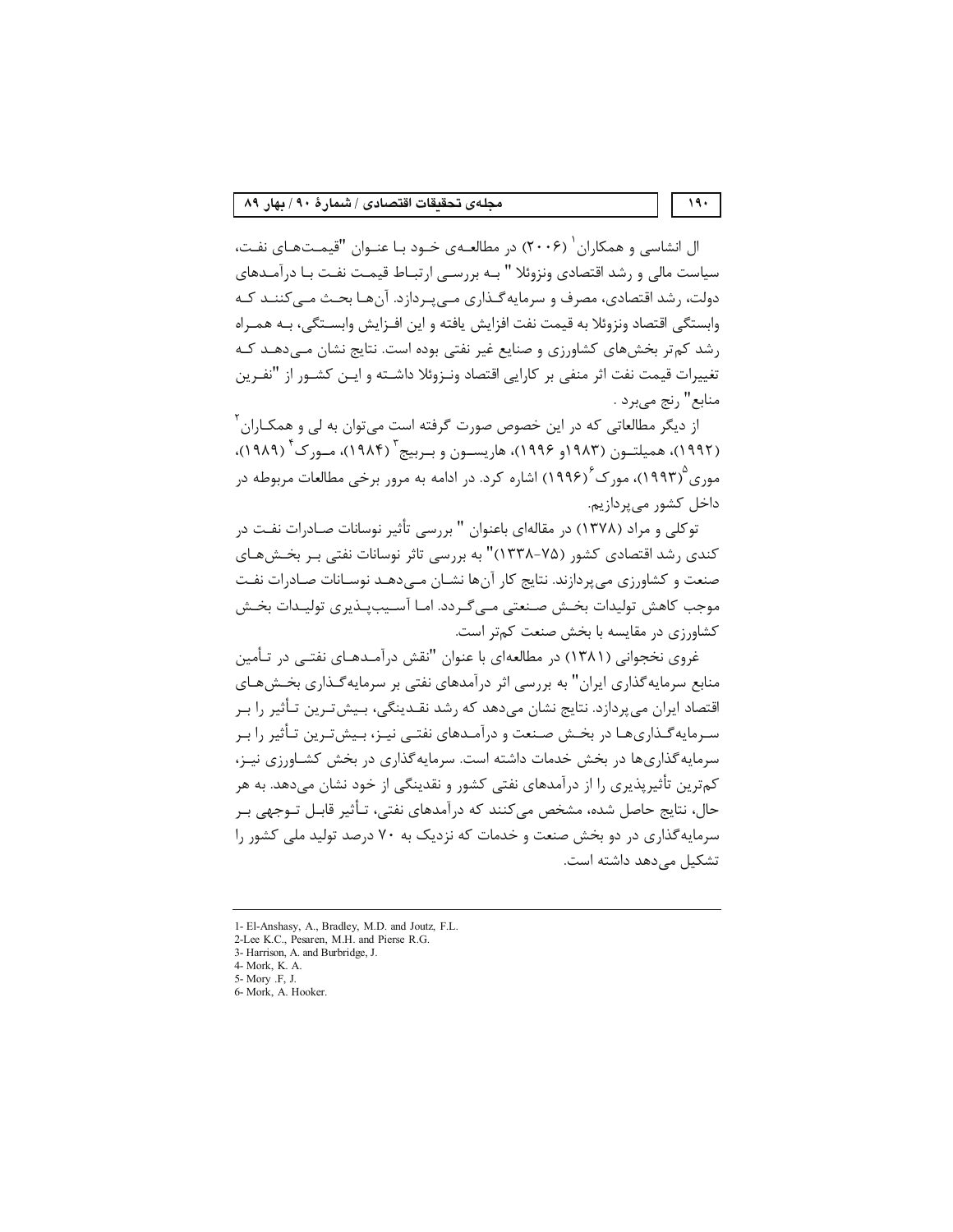ياسبان (١٣٨٣) در مقاله خود با عنوان "تأثير نوسانات قيمت نفت بـر توليـد بخـش کشاورزی ایران (بیماری هلندی)" به بررسی اثر قیمت نفت بـر رشـد بخـش کشـاورزی پرداخته شده است. مطابق نتایج حاصله رونق درآمدهای نفتی ناشـی از افــزایش قیمـت نفت، بسیاری از فرضیات بیماری هلندی را در ایران اثبات کرده است. وی بـا اســتفاده از تحلیل های رگرسیونی و آمارهای سری زمانی ۱۳۵۰ تا ۱۳۷۹، نشان می دهد کـه تـأثیر قیمت نفت بر بخش کشاورزی ایران منفی است. از سوی دیگر نتایج وی نشان مـی‹هـد که اثر شوک قیمت نفت بر ارزش افزوده بخش کشاورزی در طول زمان کـاهش یافتـه و از بین می,رود.

کشاورزیان (۱۳۸۴) در پایان نامهی خود به بررسی اثر نوسانات قیمت نفت بر رشـد اقتصادی برخی کشورهای پیشرفته صنعتی (OECD) من جمله نـروژ، انگلســتان، کانــادا که جزو کشورهای خالص صادر کننده نفت هستند پرداخته اسـت. نتـايج حاصـله نشـان می دهند که شوک کاهش قیمت نفت اثر معنی داری بر رشد GDP در کشورهای مذکور نداشته و یا این اثر ناچیز می باشد؛ در صورتی که اثر رکودی افزایش قیمت نفت در تمام موارد معنیدار و بیشتر از اثر کاهش قیمت نفت بوده است. از دیگـر مطالعـاتی کـه در همین رابطه در داخل کشور انجام شده است می تـوان بـه صـادقی و بهبـودی(۱۳۸۳) و حسینے (۱۳۷۵) اشارہ کرد.

## ۴- دادهها و نتایج تجربی

#### ۱-۴ - معرفي الگو و دادهها

در این بخش تأثیر درآمدهای نفتی بر ارزش افزوده بخشهای اقتصادی را با اسـتفاده از دادههای سریهای زمـانی سـالانه طـی دورهی ۱۹۷۱ تــا ۲۰۰۳ مـورد بررسـی قـرار می،دهیم. الگوی اقتصاد سنجی به صورت زیر تصریح میشود:

 $y_t = C + \beta OILREV_t + \delta X_t + u_t$  $(1)$ 

کـه در آن  $\mathcal Y$  ارزش افـزوده بخـش مـورد نظـر شـامل ارزش افـزوده بخـش@ـای کشاورزی، صنعت، خدمات؛ OILREV درآمد حقیقی نفت و X متغیرهـای کنتـرل (در اینجا موجودی سرمایه) میباشند (کلیه متغیرها لگاریتمی هستند). در الگوهای رشد از متغیرهای گوناگونی به عنوان عوامل تعیین کننده رشد تولیـد یـا متغیرهـای کنتـرل در بردار X استفاده می شود. برخــی از ایــن متغیرهـا عبارتنــد از: سـرمایه *گــ*ذاری فیزیکــی، سرمايەي انسانى، بـاز بـودن تجـارى، نـرخ تـورم، جمعيـت، مخـارج دولـت، متغيرهـاي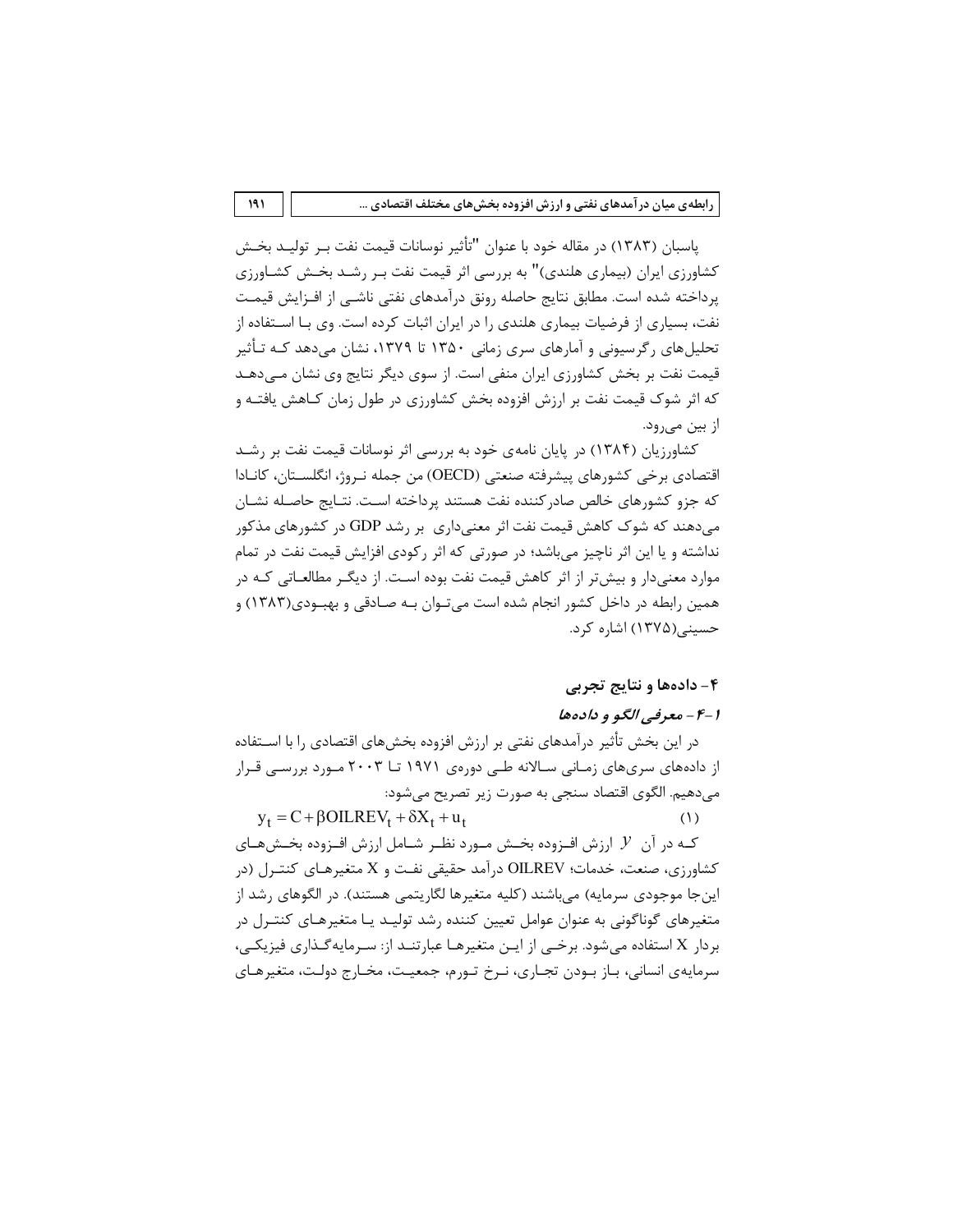جغرافیایی، سرمایهگذاری مستقیم خارجی، پریمیوم نرخ ارز، رابطه مبادلـه، وفـور منـابع طبیعی، نهادها و کیفیت سیاست کلان اقتصادی. در این مطالعـه بـا توجـه بـه محـدود بودن حجم نمونه، دردسترس بودن دادها، اهميت آماري ضرايب و آزمونهاي تشخيصي، از متغیر موجودی سرمایه (عـلاوه بـر درآمـدهای نفتـی) اسـتفاده شـده اسـت. در واقـع متغیرهای دیگری مانند مجارج دولت نیز به عنوان متغیر کنترل در معادله ارزش افـزوده مورد استفاده قرار گرفتند که به دلیل رضایتبخش نبودن نتایج از تصـریح نهـایی حـذف شدند. متغیر اشتغال نیز به دلیل عدم دسترسی یا کیفیت پـایین دادههـا از الگــو حــذف شد.

| جدول ۱- اسامی متغیرها و تعاریف آنها |                         |  |  |  |
|-------------------------------------|-------------------------|--|--|--|
| تعريف متغير                         | متغيرها                 |  |  |  |
|                                     | متغير <i>وابسته (y)</i> |  |  |  |
| لگاريتم ارزش افزوده بخش كشاورزى     | <b>AGR</b>              |  |  |  |
| لگاريتم ارزش افزوده بخش صنعت        | $\mathbb{N}\mathbb{D}$  |  |  |  |
| لگاريتم ارزش افزوده بخش خدمات       | SRV                     |  |  |  |
|                                     | متغيرهاي مستقل          |  |  |  |
| لگاريتم درآمد حقيقى نفت             | OILREV                  |  |  |  |
| لگاريتم موجودي سرمايه               | K                       |  |  |  |

جدول (١) اسامي متغيرهاي الگو را به همراه تعريف هر يک نشان مي دهد.

برای محاسبهی درآمد حقیقی نفت، درآمـد نفتـی هـر کشـور (بـر حسـب دلار) بـر شاخص قيمت مصرف كنندهي آمريكا (CPI) تقسيم مي شود. ساير متغيرها با واحد يـول رایج هر کشور سنجیده شده و بر حسب قیمتهای سال ۲۰۰۰ تعدیل شدهاند. دادههای مربوط به ارزش افزوده بخشها و همچنین موجودی سرمایه از لوح فشرده *شاخصهـای توسعه ی جهانی \ (*WDI, 2005) استخراج شـدهانـد. دادههـای درآمـد نفـت مربـوط بـه

<sup>1-</sup> World Development Indicator, WDI 2005.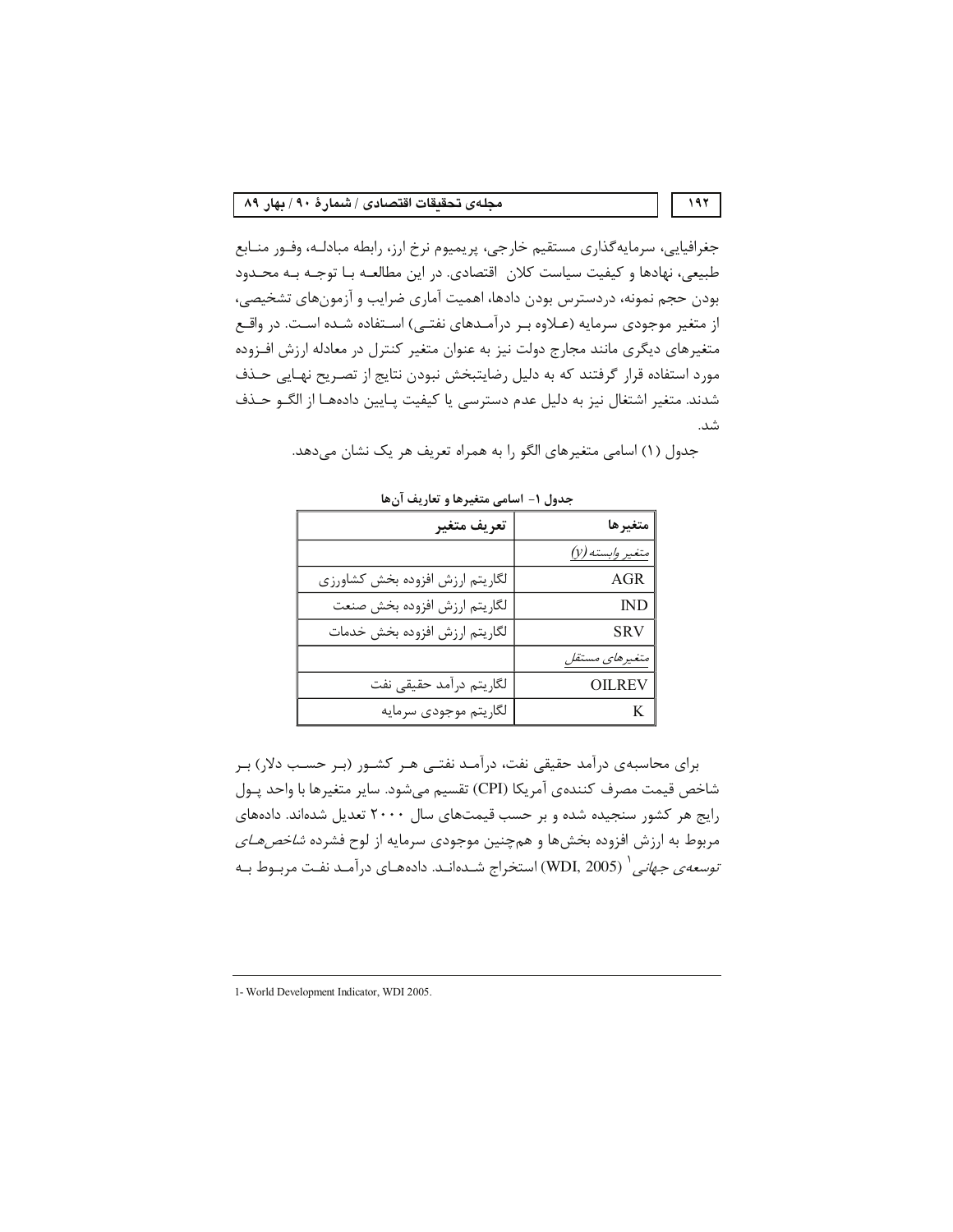کشورهای عضو اویک *از بولتن آماری ســالانه* اویـک<sup>'</sup> (ASB, 2005) و دادههـای کشــور مکزیک از سایت بانک مرکزی مکزیک<sup>۲</sup> این کشور به دست آمده است.

متغیرهای اقتصاد کلان اغلب حاوی یک روند تصادفی (ریشهی واحد) هستند کـه بـا یک بار تفاضل گیری روند مذکور حذف مے شـود. از آن جـا کـه حضـور چنـین رونـدی، تخمین و استنباطهای آماری به روشهای سنتی اقتصادسنجی را غیرمعتبر میسازد لـذا اولین گام برای تحلیلهای اقتصادسنجی در متدلوژی نوین، بررسی خواص سری زمـانی متغيرهاي الگو يـا تعيـين درجـهي انباشـتگي آنهـا (تعـداد ريشـههـاي واحـد) اسـت. متغیرهایی که غیرمانا بوده و بعد از یک بار تفاضل گیری تبدیل به متغیر مانا می شوند را انباشته<sup>۳</sup> از درجهی یک یا (۱)I میiامند. سایر متغیرها ممکن است مانا یـا مانـا در رونـد (يعني I(۰) بعد از كنترل اثر روند قطعي) باشند. به علاوه ممكن است متغيرهايي نيز بـا بیش از یک بار (به طور مثال d بار) تفاضل *گ*یری مانا شوند که در ایـن صـورت آنهـا را انباشته از درجهی d یا (I(d می5ویند. پس از تعیین درجهی انباشتگی متغیرها میتوان معادله تصحیح خطا یا ECM را بـرآورد نمـوده و رابطـه علیـت میـان متغیرهـا را مـورد ارزیابے قرار داد.

در این مطالعه از آزمونهای دیکی – فـولر و فیلیـپس – یـرون (PP) ٔ بـرای تعیـین خواص آماري متغيرها استفاده مي كنيم. جدول (٢) نتايج آزمــون هـاي ريشــەي واحــد را برای تمامی متغیرهای تصادفی نشان میدهد. تمـامی ایـن آزمـونهـا حـاکی از غیرمانـا بودن كليه متغيرهاست. بهعلاوه تفاضـل مرتبــهى اول متغيرهـاى مــذكور مانــا هســتند. بنابراین می توان نتیجه گرفت که کلیه متغیرها در این تحقیق انباشته از درجـهی ۱ یـا  $\degree$ هستند  $\hspace{.1cm} \hat{ }$ 

۵- لازم به ذکر است که در این تحقیق از تحلیلهای هم انباشتگی مرسوم ( شامل آزمونهای ریشهی واحد دیکی فولر و فیلیپس- پرون و روش رایج جوهانسن) با فرض عدم شکست ساختاری اسـتفاده شـده اسـت. بـرای لحـاظ کردن تغییرات درونزای ساختاری می بایست از روش های آزمون ریشهی واحد Perron یا Zivot-Androw و روش هم انباشتگی Gregory-Hansen(1996) استفاده شود که بایستی در مطالعات بعدی مورد توجه قرار گیرد. در این آزمونها احتمالاً متغیرهای مورد بررسی مانا در روند خواهند بود که در آن صـورت تحلیــلهــای هــم انباشتگی موضوعیت خود را از دست میدهد. در هر صورت در ایـن مطالعـه تـرجیح داده شـده اسـت کـه فـرض ریشهی واحد (روند تصادفی) در متغیرها حفظ شود با این توضیح که همواره میتوان متغیرهای (مانـا در رونـد) بـا ریشهی نزدیک به واحد را با ریشهی واحد تقریب زد و از تحلیلهای هم انباشتگی بهره گرفت.

<sup>1-</sup> Annual Statistical Bulletin, ASB 2005

<sup>2-</sup> http://www.banxico.org.mx 3- Integrated

<sup>4-</sup> Phillips - Perron.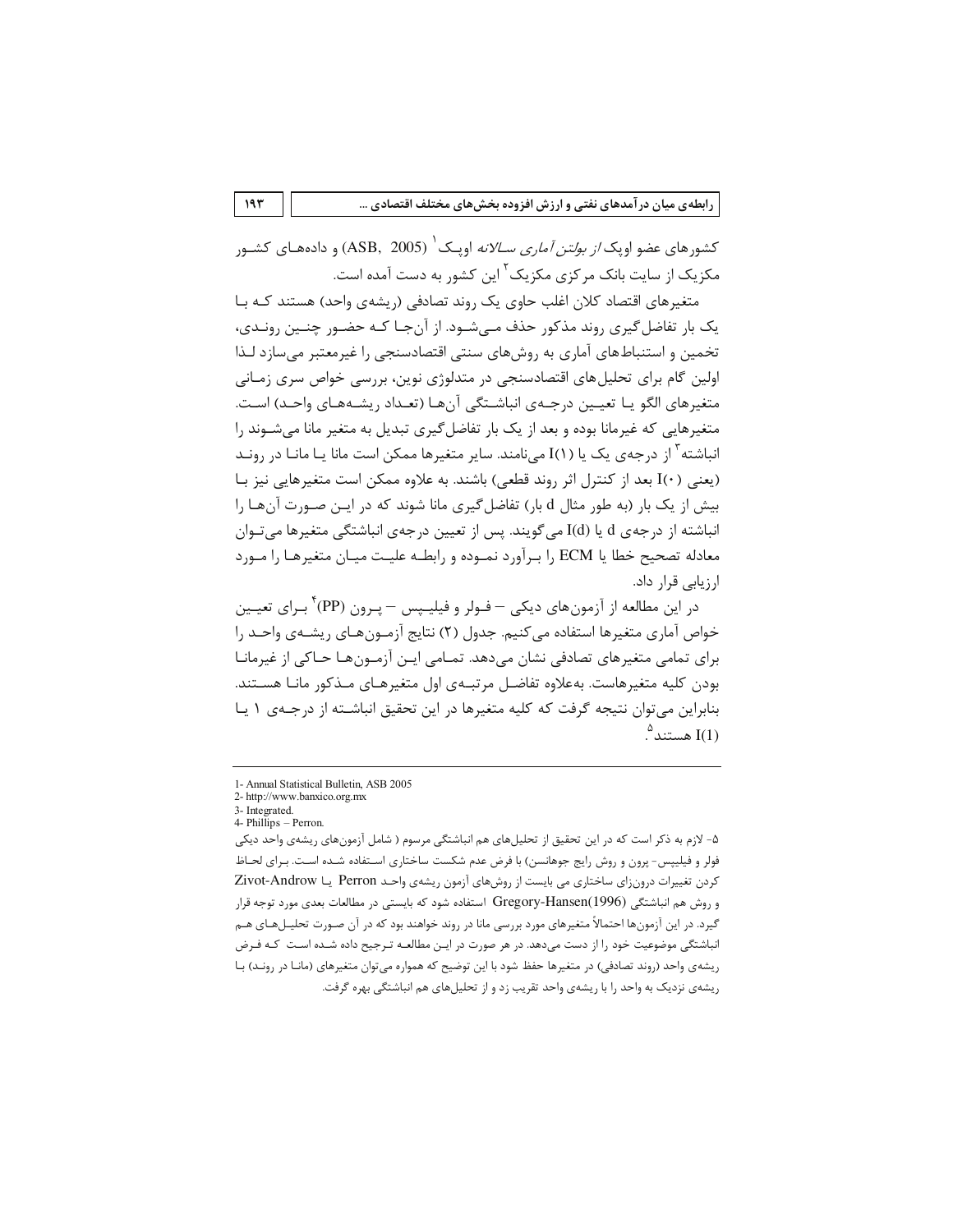مجلهى تحقيقات اقتصادى / شمارهٔ ٩٠ / بهار ٨٩

۔<br>اکشور أزمون ديكي فولر تعميم يافته أزمون فيليپس پرون سطح تفاضل مرتبهي اول تفاضل مرتبهي اول متغير سطح ايران  $-8.14$  $-\hat{\boldsymbol{\gamma}}\cdot\overline{\boldsymbol{\lambda}^{***}}$  $-Y.S. Y^*$  $-Y.S. Y^*$ **AGR**  $-\overline{\Upsilon\mathcal{S}^{***}}$  $-\Gamma.\Delta \Gamma***$  $-1.9V$ **IND**  $-1.9<sub>\Lambda</sub>$  $-\overline{\Gamma.\Delta V}$  $-T.f\Delta$  $SRV$  $-1.54$  $-1.19$  $-0.19$  $-1.11***$ **OILREV**  $-1.4\lambda$  $-1.90$  $-1.15***$  $-F.50***$  $\overline{K}$  $-7.19$  $-\Upsilon$ .) ونزوئلا  $-\Delta.19$  $-F.\lambda\lambda***$ **AGR**  $-1.7$  $-1.55$  $-F.\Delta Y$  $-F.\Delta Y$  $\overline{\text{IND}}$  $AP. -1.19$  $-\mathbf{r}.\Delta \mathbf{r}$  $-\mathbf{r} \cdot \mathbf{r} \Delta^{**}$ **SRV**  $-X.A.$  $-Y.AA^*$  $-0.51$  $-F.\mathsf{F}\Delta^{\ast\ast\ast}$ **OILREV**  $-Y.YY$  $-7.19$  $-\overline{r}.\overline{r}$  $-\tau.75***$  $\overline{\mathbf{K}}$  $-1.9<sub>A</sub>$  $-1.9<sub>A</sub>$ مكزيك  $-0.95***$  $-0.91$  $AGR$  $-\Upsilon.\Upsilon$  $-7.57$  $-F.$  $Y^*$  $-F.F\Lambda$  $\overline{\text{IND}}$  $-Y.f\Delta$  $-5.7<sub>A</sub>$  $-\mathbf{r}.\mathbf{v}$  $-\mathbf{r}.\mathbf{v}\mathbf{v}$ **SRV**  $-\Upsilon.\Upsilon$  $-\mathbf{y}.\mathbf{y}$  $-F.19***$  $-F.11***$ **OILREV**  $-Y.\lambda \Delta$  $-Y.1Y$  $-7.91***$  $-F.54$  $\overline{K}$  $-Y.YF^*$  $-1.15$ 

جدول ٢– نتايج آزمون ريشهى واحد

توضیحات: کلیه آمارههای آزمون ریشهی واحد برای سطوح متغیرها در سطح ۵ درصد معنیدار هستند. برای تعيين تعداد وقفههاى لازم از ضابطههاى آكائيك (AIC) شوارتز - بيزين (SBC) و حنان - كوئين (HQC) استفاده شده است. \*\*\* \*\*\* و\* به ترتيب نشان دهنده معنى دارى در سطح ١/، ١/٥/، و ١٠/ مى باشد.

# ۴-۴- آزمون هم انباشتگی

هم|نباشتگی به مفهوم وجود رابطهی بلندمدت و بـا ثبـات ميـان دو يـا چنـد متغيـر اقتصادی میباشد. به عبارت دیگر هر چند سریهای زمانی دارای روند تصادفی (نامانا)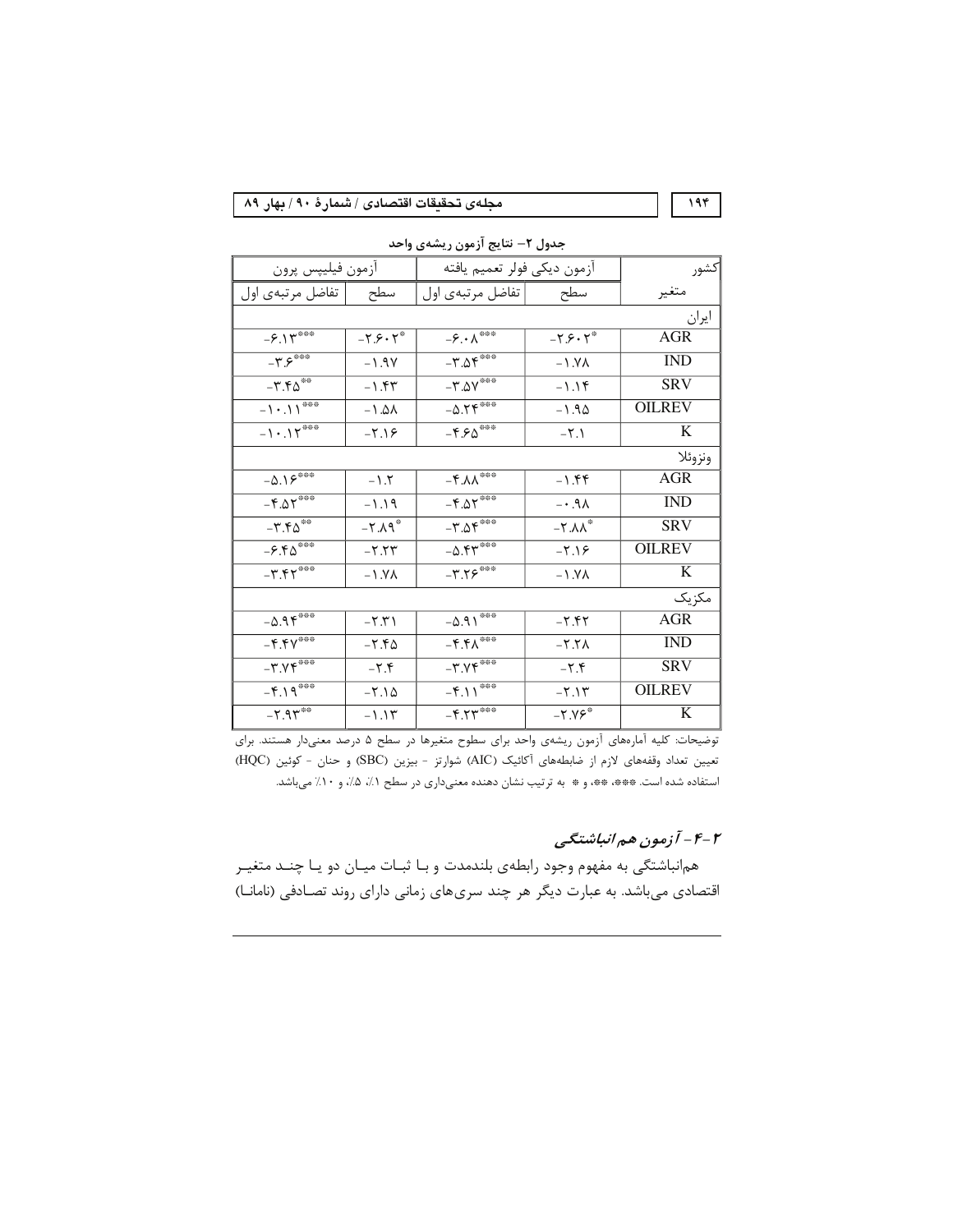می باشند، اما ممکن است یکدیگر را در طول زمان دنبال کـرده، بـهطـوری کـه تر کیـب خطي آنها مانا يا با ثبات باشد. هم انباشتگي مستلزم وجود عليت (حـداقل بـه صـورت یک طرفه) میان متغیرهای الگو (ارزش افزوده بخش و درآمد نفت) است. تحلیــلهــای همانباشتگی را می توان براساس رویکردهای مختلفی از جمله OLS، حداقل مربعات یویا يــا ARDL ، DOLS يســران وشــين (١٩٩٨) و فيلــيس - هنســن <sup>٦</sup> انجــام داد. در ايــن تحقیق از روش جوهانس (۱۹۸۸) برای این منظور اسـتفاده مـی شـود. زیـرا تنهـا روش مذکور امکان آزمون و تعیین تعداد روابط تعـادلی بلندمـدت را براسـاس دسـتگاه VAR فراهم مے ساز د.

نتايج آزمون هاي هم انباشتگي ميان سه متغير الگو(ارزش افزوده هر بخش اقتصـادي، درآمد نفت و موجودی سرمایه) مبتنی بر معادله (۱) در جـدول (۳) ارائـه شـده اسـت. برای این منظور از آمارههای تریس<sup>۳</sup> و ماکزیمم مقدار ویژه<sup>۴</sup> استفاده می شود. نتایج نشان می دهد به جز بخـش کشـاورزی کشـورهای ایـران و ونـزوئلا، در بقیـه مـوارد رابطـهی بلندمدت بین این سه متغیر در تمامی کشورها وجود دارد. به عبارت دیگـر آزمـونِ هـای هم انباشتگی وجود یک بردار همانباشتگی بین متغیرها را (به جـز در دو مـورد مـذکور) ِ تأیید مے نماید.

 $\beta,\delta$  در مواردی که هم انباشتگے بین متغیرها تأیید شده ضرایب رابطهی بلندمدت برآورد می شوند. نتایج مربوط به تخمین ضرایب  $\beta$  و  $\delta$  هم چنین ضریب جمله تصـحیح خطا در جدول ۴ نشان داده شده است. رابطهی بلندمدت همان طور که از معادله نظـری (۱) استنباط مے شود حـول متغیـر ارزش افـزوده نرمـالیزه شـده اسـت. بـه عـلاوه از آنجایی که در بخش کشاورزی ایران و ونزوئلا وجود هـمانباشــتگی تأییـد نمــیشـود در نتيجه ضرايب بلندمدتي براي آنها قابل برآورد نيست.

در مورد مکزیک نتایج نشان میدهد اثر بلندمدت درآمد نفت بر ارزش افزوده بخـش کشاورزی ِ منفی است. هر چند میزان آن قابل توجه نبوده بهطوری که کشش بلندمـدت ارزش افزوده بخش کشاورزی تنها ۰/۰۲- برآورد می شود (مجدداً یادآوری می کنـیم کـه اثر بلندمدت درآمد نفتی بر افزوده بخش کشاورزی ایران و ونزوئلا برابر صفر میباشد).

<sup>1-</sup> Dynamic OLS.

<sup>2-</sup> Phillips-Hansen (1990). 3- trace.

<sup>4-</sup> Maximal eigen Value.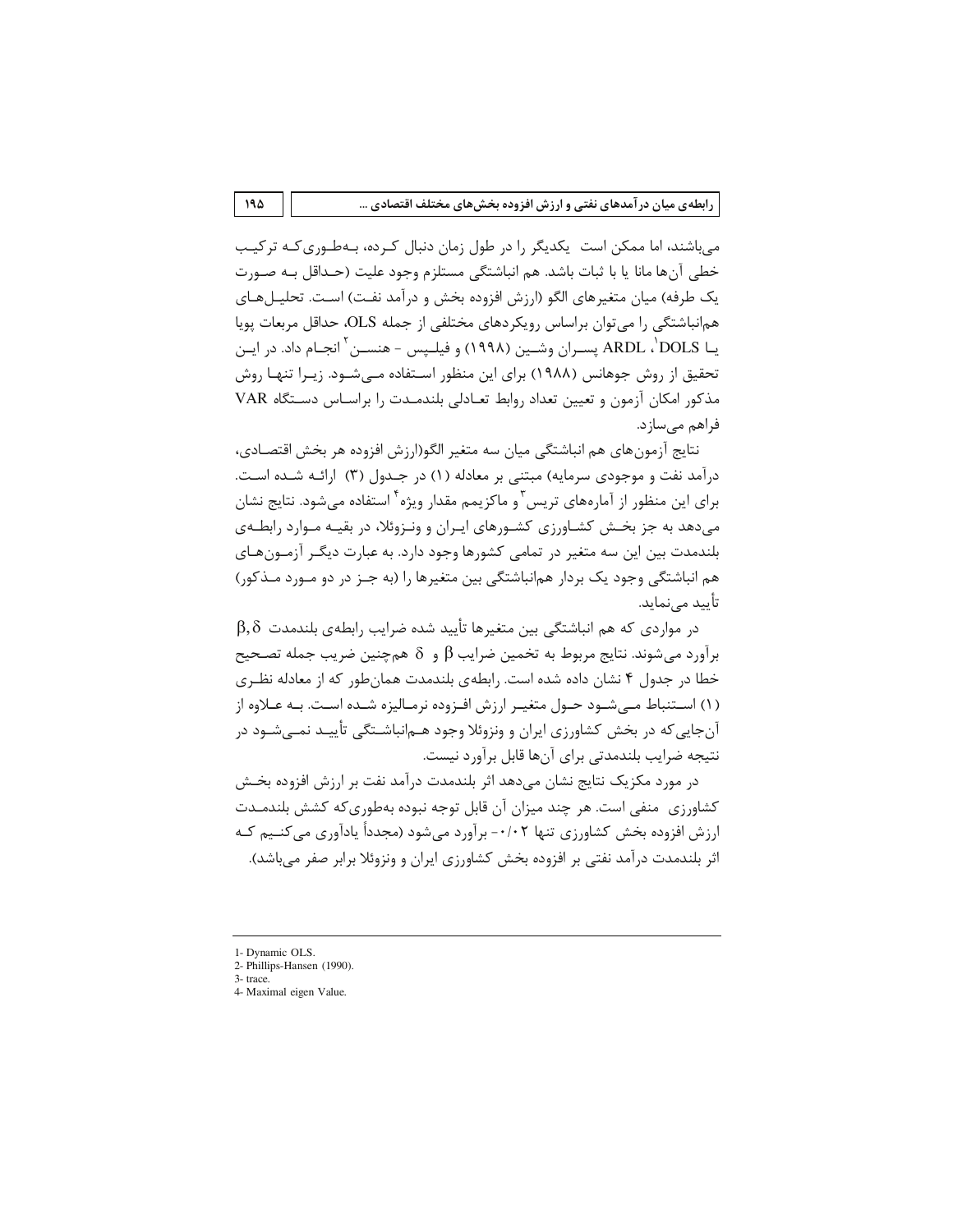#### مجلهى تحقيقات اقتصادى / شىمارهٔ ٩٠ / بهار ٨٩

كشور آمارهي آزمون حداكثر مقدار ويژه آمارەي آزمون اثر بخش اقتصادى يران كشاورزي  $[\cdot \cdot \Delta \tau]$  $[YY,Y]$ ٣۶.٥٣  $91.91$ صنعت ۳۱.۵۶  $Y\Delta.YV$ خدمات نزوئلا  $[YY,Y]$  $[Y\Delta.\cdot f]$ كشاورزي  $rrrr$  $9.9$ صنعت  $Y \cdot .YY$ 49.47 خدمات یکز پک  $Y \cdot .YV$ **AT.TA** كشاورزى  $Y \setminus S$  $T\Delta.YY$ صنعت ٢۶.۵۵  $\Delta \Upsilon$ . $\Upsilon$ خدمات

جدول ٣- نتايج آزمون هم انباشتگي

توضیحات : درمواردی که نتایج داخل [] نمایش داده شده، فرضیهی صفر عدم وجود هم انباشتگی را نمی توان رد کرد. بقیه آمارهها در سطح ۵ درصد معنیدارند. کلیه آمارههای آزمون مربوط فرضیهی صـفر I=O (عـدم وجـود هم انباشتگی) میباشند. نتایج آمارههای آزمون متناظر بافرضیهی صفر 1 ≤r بهدلیل صرفه جویی ارائه نشـدهانـد. در تمامی موارد حداکثر تعداد روابط بلندمدت در صورت وجود هم انباشتگی، 1=1 بوده است. طول وقفـهی بهینـه (p) در دستگاه خود رگرسیون وداری VAR(p) بر اساس معیار بیزین شوارز (SBC) در تمامی موارد برابر p= ۲ تعیین شده است. در تمامی تصریحات، جمله ثابت به صورت غیر مقید در الگوی تصـحیح خطـای بـرداری لحـاظ شده است.

به جز ونزوئلا، در ۲ کشور دیگر، تأثیر درآمد نفت بر ارزش افزوده بخـش صـنعت در بلندمدت منفي است؛ به علاوه كشش بلندمدت (مثبت) ارزش افزوده صـنعت نسـبت بـه درآمدهای نفتی در ونزوئلا فقط به میزان ۰/۰۴۳ بوده که رقـم قابـل تـوجهی محسـوب نمیشود. میزان اثر منفی درآمدهای نفتی بر ارزش افـزوده بلندمـدت صـنعت در کشـور مکزیک (به لحاظ قدر مطلق) بیش از ایران میباشد بهطوری کهاین کشش برای مکزیک در بلندمدت ۱/۷۴ - و برای ایران ۰/۱۸- بـرآورد شـده اسـت. در هـر ۳ کشـور مـورد، بررسی درآمد نفت در بلندمدت اثر مثبت بر بخش خدمات دارد. میـزان ایـن کشــش در ایران ۱/۹۷، ونزوئلا ۱/۴۴ و مکزیک ۰/۰۴ میباشد.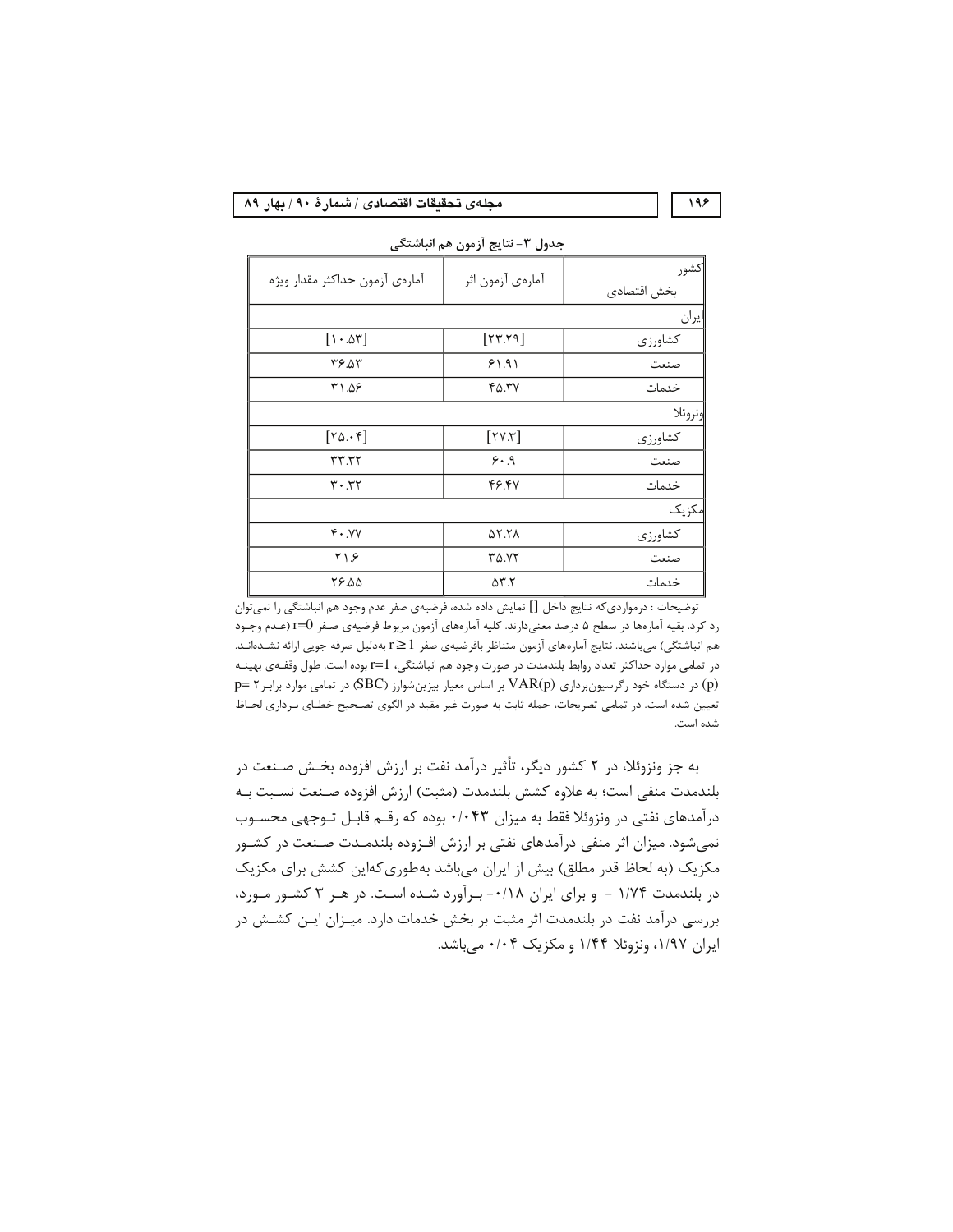در تمامی سه کشور ضریب موجـودی سـرمایه یـا کشـش ارزش افـزوده نسـبت بـه موجودی سرمایه در بخش صنعت بیشتر از خدمات و کشاورزی بـوده اسـت. بـه عـلاوه کشش ارزش افزوده صنعت نسبت به سرمایه در کشور مکزیک (۱/۳۵) به مراتب بیش تر از ایران (۱۸۵/۰) و ونزوئلا (۰/۷۷) است. کمترین کشش نسبت به موجـودی سـرمایه (در هر سه کشور) مربوط به بخشهای کشاورزی و پس از آن خـدمات اسـت. نتـایج نشـان میدهد که سرمایهگذاری تأثیر مثبت و با اهمیتی بر ارزش افزوده بخشهـای اقتصـادی این کشورها داشته است. بنابراین هرچند اثر درآمدهای نفتی پس از ثابت نگـه داشـتن موجودی سرمایه بر تولید این کشورها در بلندمدت منفی یـا نــاچیز اسـت (احتمــالاً بــه دلیل ورود کالاهای مصرفی و کاهش قدرت رقابتپذیری آنها) اما این درآمدها هنـوز از طرق ورود كالاهاى سرمايهاى بيش تر مى تواند ظرفيت توليدى ايـن كشـورها را افـزايش دهد.

| -یں ---<br>– سببر -ر           |                                                                           |                                 |                         |  |  |  |  |
|--------------------------------|---------------------------------------------------------------------------|---------------------------------|-------------------------|--|--|--|--|
| ضريب جمله تصحيح                | ضريب موجودي                                                               | ضریب درامد                      | كشور                    |  |  |  |  |
| $ECT$ خطا                      | سرمايه                                                                    | نفتى                            |                         |  |  |  |  |
| [آمارەى t ]                    | [آمارەى t ]                                                               | [آمارەي t ]                     | متغير وابسته            |  |  |  |  |
|                                |                                                                           |                                 | ايران                   |  |  |  |  |
|                                |                                                                           |                                 | ارزش افزوده بخش كشاورزى |  |  |  |  |
| $- \cdot 79$                   | .10                                                                       | $- \cdot \cdot \wedge$          | ارزش افزوده بخش صنعت    |  |  |  |  |
| $[-f.9]$                       | $[\Upsilon/\Upsilon \Upsilon]$                                            | $[-1.5\lambda]$                 |                         |  |  |  |  |
| $-\cdot$ . $\cdot$ $\uparrow$  | .49                                                                       | 1.9Y                            | ارزش افزوده بخش خدمات   |  |  |  |  |
| $[-7.17]$                      | $[\mathfrak{f}/\mathfrak{h}$ ]                                            | $[\uparrow \wedge \wedge]$      |                         |  |  |  |  |
|                                |                                                                           |                                 | ونزوئلا                 |  |  |  |  |
|                                |                                                                           |                                 | ارزش افزوده بخش كشاورزى |  |  |  |  |
| $-0.1$                         | $\cdot$ . $\vee\vee$                                                      | ۰.۰۴۳                           | ارزش افزوده بخش صنعت    |  |  |  |  |
| $[-1.95]$                      | $ \Delta/\lambda \cdot $                                                  | $[\mathsf{r}\cdot\mathsf{v}]$   |                         |  |  |  |  |
| $- \cdot \cdot \tau$           | $\cdot$ . $\Delta\lambda$                                                 | ۱.۴۴                            | ارزش افزوده بخش خدمات   |  |  |  |  |
| $[-1.77]$                      | $[\Upsilon/\Upsilon\Upsilon]$                                             | $[$ ۴.۶۵ $]$                    |                         |  |  |  |  |
|                                |                                                                           |                                 | مكزيك                   |  |  |  |  |
| $-0.15$                        | $\cdot \Lambda$                                                           | $- \cdot \cdot \tau$            | ارزش افزوده بخش كشاورزى |  |  |  |  |
| $[-Y.7Y]$                      | $[\mathfrak{f} \mathfrak{f} \mathfrak{r} \mathfrak{f} \mathfrak{f}$ . $]$ | $[-1.8]$                        |                         |  |  |  |  |
| $-\cdot \cdot \tau$            | 1.70                                                                      | ۷۴- -                           | ارزش افزوده بخش صنعت    |  |  |  |  |
| $[-\mathsf{r}\cdot\mathsf{v}]$ | $\lceil \Upsilon / 99 \rceil$                                             | $[-r.\vee\gamma]$               |                         |  |  |  |  |
| $-0.95$                        | $\cdot$ . $4\lambda$                                                      | $\cdot \cdot \cdot$ ۴           | ارزش افزوده بخش خدمات   |  |  |  |  |
| $[-f, f']$                     | $[\mathfrak{f}/\mathfrak{e}\mathfrak{q}]$                                 | $[\Delta \Lambda \mathfrak{r}]$ |                         |  |  |  |  |

حدول ۴- ضراب بلندمدت متغير درآمد نفت و حمله تصحيح خطا

توضیحات: زیرنویس جدول (٣) را نگاه کنید

 $19Y$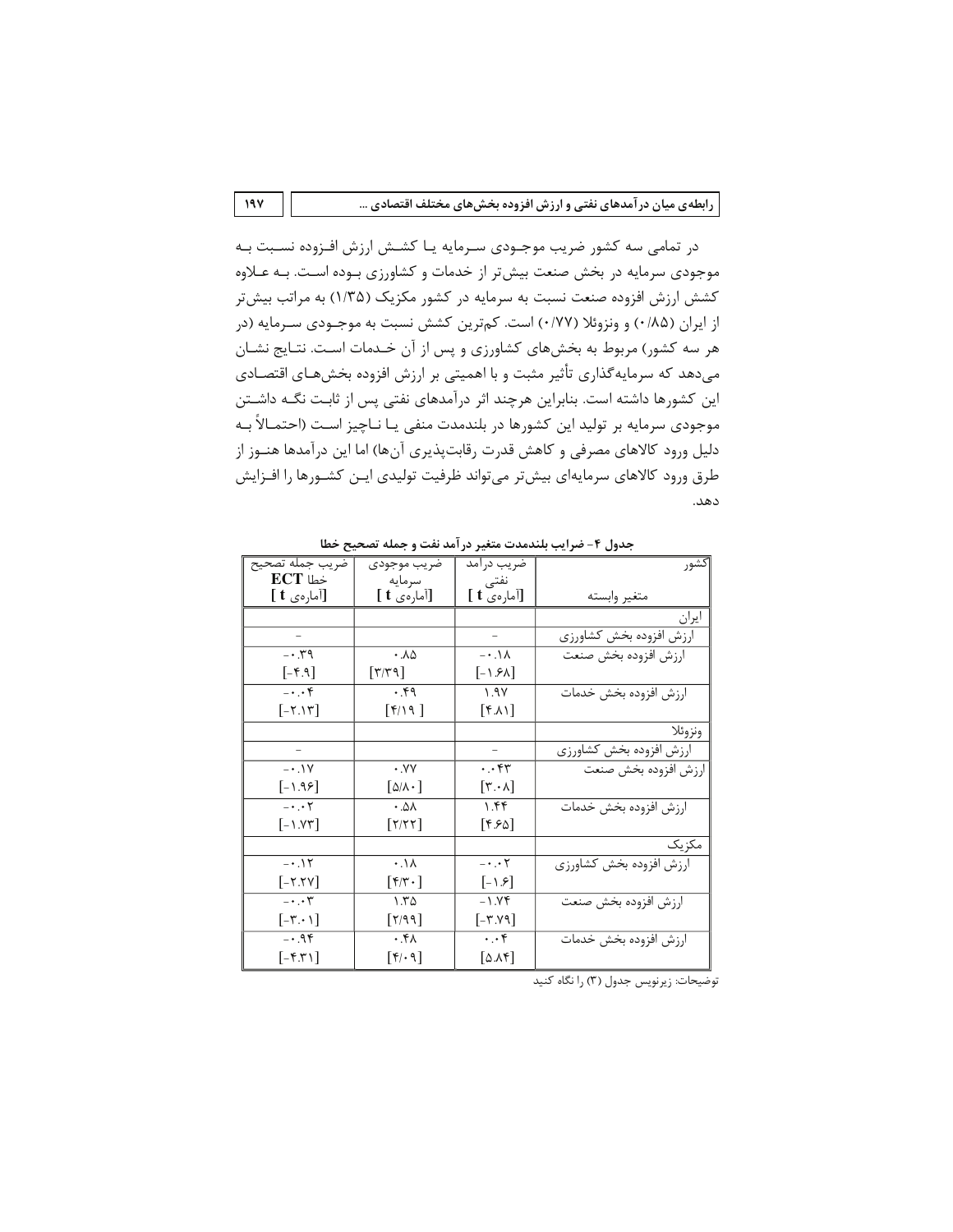۳-۳- آزمون علیت

۱۹۸

وجود هم انباشتگی نشان دهنده رابطهی علیت بـین متغیرهـا مـیباشـد. امـا جهـت رابطه را نشان نمی دهد. برای تعیین جهت رابطـه بایـد از الگـوی تصـحیح خطـا ECM استفاده كرد. بدين ترتيب رابطهي عليت در "بلندمدت" و "كوتاه مدت" را نيز مـي تـوان از يكديگر تميز داد. پس از تصريح و برآورد الگوي تصحيح خطـا ECM بـه صـورت زيـر میتوان به جهت و نوع (کوتاه مدت یا بلندمدت) رابطه یی برد:

$$
\Delta y = c + \sum_{i=1}^{n} \lambda_i \Delta y_{t-i} + \sum_{i=1}^{n} \gamma_i \Delta OILREV_{t-i} + \sum_{i=1}^{n} \eta_i \Delta K_{t-i}
$$
  
+  $\alpha ECT_{t-1} + \varepsilon_t$  (5)

منبع و جهت علیت کوتـاه مـدت را مـی تـوان از طریــق آزمــون معنــی۱داری ضـریب

یعنی  $\gamma$  بررسی نمود. فرضیهی مورد بررسی  $\gamma_\mathrm{i}=\gamma_1\colon\sum\gamma_\mathrm{i}=\mathrm{AOLREV}$  مــیباشــد که از طریق آزمون F انجام میپذیرد. در صورتی که فرضیهی صفر رد شود وجود رابطهی

علیت گرنجری ضعیف پذیرفته میشود. در برخی مقالات رابطهی علیت گرنجـری ضـعیف به علیت" کوتاه مدت" تعبیر شده است، به این مفهوم که متغییر وابسته به شـوکهـای کوتاه مدت واکنش نشان میدهد (مسیح و مسیح (۱۹۹۶) و اسافا -ادجای  $( \mathfrak{r} \cdots )$ ).

معنی دار بودن ضریب ECT نشان دهنده رابطهی علیت بلندمدت از درآمدهای نفتی به سمت ارزش افزوده بخشها است. در واقع ضريب جمله تصحيح خطا ECT ، نشــانگر سرعت تصحیح خطا و میل به تعادل بلندمـدت مـیباشـد. از طریـق آمـارهی t معنـیدار بودن ضريب جمله تصحيح خطا ECT آزمون مي گردد. در صورت معنىدار بودن ضريب ECT رابطه ی علیت از طرف متغیر مستقل (درآمد نفت) به سمت متغیر وابسـته (ارزش افزوده هر بخش اقتصادی) در بلندمدت پذیرفته می شود.

همچنین می توان وجود هر دو اثر کوتاه مدت و بلندمدت را بهطـور همزمـان آزمـون نمود. اثر مشترک دو رابطهی علیت بلندمدت و کوتاه مدت به رابطـهی علیـت گرنجـری قوى تعبير مي شود. همانند آزمون عليت كوتاه مدت ايــن بــار نيــز از آمــارەي F اســتفاده

موده و فرضیەی ∘ = 
$$
\gamma_i
$$
 =  $\alpha$  =  $\alpha$ ,  $\sum_{i=1}^{n} \gamma_i$  =  $\gamma$  فرار میدهیم.

1- Asafa-Adjaye.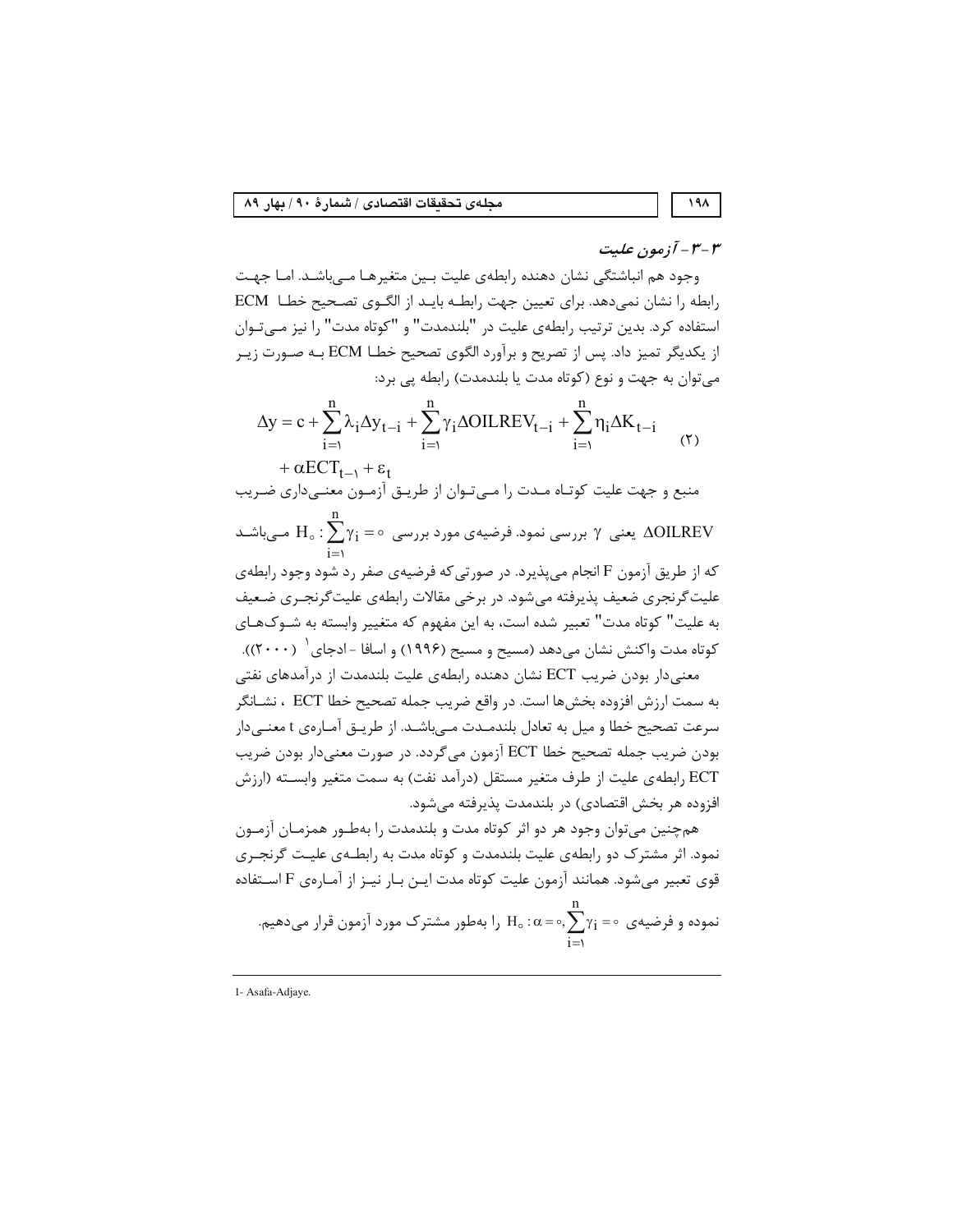نتايج آزمون هاي عليت در جدول ۵ ارائـه شـده اسـت. در مـواردي كـه رابطـهي هـم انباشتگی مورد تأیید قرار نگرفته است فقـط رابطـهی علیـت کوتـاه مـورد بررسـی قـرار میگیرد (رابطهی علیت بلندمدت وجود ندارد). همانطور که نتایج نشان میدهد، رشـد درآمد نفت ایران در کوتاه مدت علت رشد ارزش افزوده هیچ یک از بخشهای اقتصـادی نیست؛ اما دارای تأثیر بلندمدت بـر رشـد ارزش افـزوده بخـش۵عـای صـنعت و خـدمات میباشـد. در مـورد بخـش کشـاورزی، رشـد درآمـد نفتـی قـادر بـه پـیش بینـی رشـد

| منبع عليت                              |                                          |                                     | كشور                 |  |  |  |
|----------------------------------------|------------------------------------------|-------------------------------------|----------------------|--|--|--|
| تركيب عليت كوتاه مدت و بلندمدت         | عليت بلندمدت                             | عليت كوتاەمدت                       | فرضيهى صفر           |  |  |  |
| $ECT(-1)$ , $\Delta Oil$               | $ECT(-1)$                                | $\Delta$ Oil                        |                      |  |  |  |
| $F$ آمارەي                             | آمارەي t                                 | $\overline{\mathrm{F}}$ آمارەي      |                      |  |  |  |
| (p-value)                              | (p-value)                                | (p-value)                           |                      |  |  |  |
|                                        |                                          |                                     | ايران                |  |  |  |
|                                        |                                          | $\lambda \Lambda$                   | در آمدنفت علت رشدبخش |  |  |  |
|                                        |                                          | $(\cdot \Lambda)$                   | كشاورزى نيست         |  |  |  |
| ۱۲.۴۵                                  | $-5.91$                                  | $\cdots$ ۲                          | در آمدنفت علت رشدبخش |  |  |  |
| $(\cdot \cdot \cdot \cdot \cdot \tau)$ | $( \cdot \cdot \cdot \cdot )$            | (5.95)                              | صنعت نيست            |  |  |  |
| $\mathbf{r} \cdot \mathbf{1}$          | Y.1Y                                     | $\cdots$                            | در آمدنفت علت رشدبخش |  |  |  |
| $(\cdot \cdot \cdot)$                  | $(\cdot \cdot, \mathfrak{f})$            | (5.95)                              | خدمات نيست           |  |  |  |
|                                        |                                          |                                     | إونزوئلا             |  |  |  |
|                                        |                                          | ۳.۴۴                                | در آمدنفت علت رشدبخش |  |  |  |
|                                        |                                          | $(\cdot \cdot, \tilde{\mathsf{r}})$ | كشاورزى نيست         |  |  |  |
| ۲.۴۶                                   | $-1.99$                                  | ۱.۴۶                                | در آمدنفت علت رشدبخش |  |  |  |
| $(0 \cdot \cdot \cdot)$                | $(\cdot \cdot \cdot)$                    | (0.50)                              | صنعت نيست            |  |  |  |
| ۲.۴۱                                   | $-1.97$                                  | 1.55                                | در آمدنفت علت رشدبخش |  |  |  |
| $( \cdot \cdot ) \cdot )$              | (0.00)                                   | (5.55)                              | خدمات نیست           |  |  |  |
| مکزیک                                  |                                          |                                     |                      |  |  |  |
| $\Delta . \Delta$                      | $YY - Y$                                 | $\lambda$ . $f \lambda$             | در آمدنفت علت رشدبخش |  |  |  |
| $(\cdot \cdot \cdot)$                  | $(\cdot \cdot \cdot \mathsf{Y})$         | (5.55)                              | كشاورزى نيست         |  |  |  |
| $\mathsf{r} \wedge \mathsf{r}$         | $-\mathbf{r}\cdot\mathbf{1}$             | $\cdot \cdot \varepsilon$           | در آمدنفت علت رشدبخش |  |  |  |
| $(\cdot \cdot \Delta)$                 | $(\cdot \cdot \cdot \vee)$               | (5.95)                              | صنعت نيست            |  |  |  |
| <b>AAY</b>                             | $-\mathbf{f}.\mathbf{r}$                 | .57                                 | در آمدنفت علت رشدبخش |  |  |  |
| $(\cdot \cdot \cdot \cdot \wedge)$     | $(\cdot \cdot \cdot \cdot \mathfrak{f})$ | (0.56)                              | خدمات نيست           |  |  |  |

جدول ۵- نتايج آزمون عليت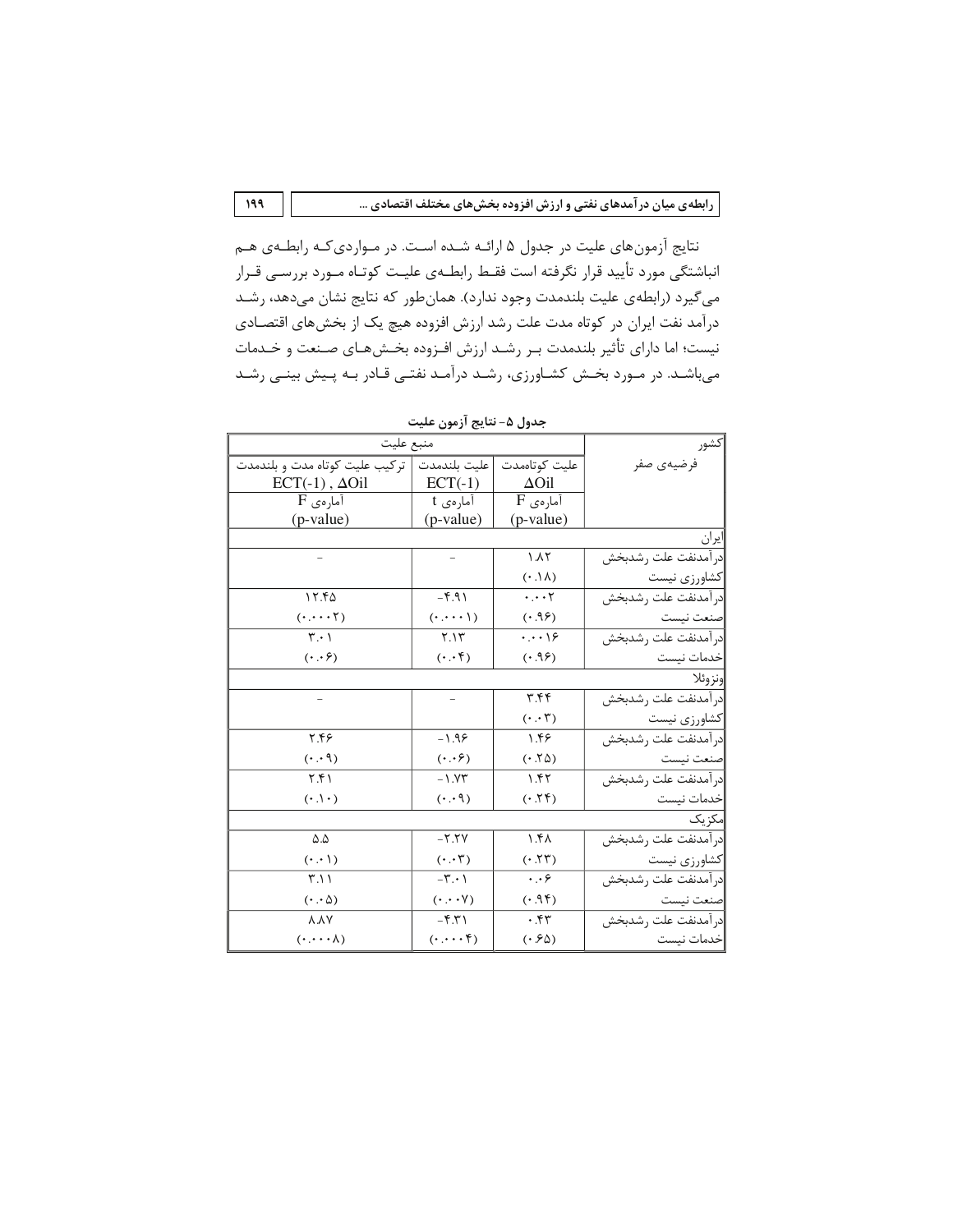ارزش افزوده این بخش در کوتاه مدت و بلندمدت نبوده و لذا هیچ گونه رابطهی علیتی از (رشد) درآمد نفتی به (رشد) ارزش افزوده بخش کشاورزی ایران وجود ندارد.

در مورد کشور ونزوئلا، رشد درآمد نفتی در کوتاه مدت بر رشد ارزش افـزوده بخـش کشاورزی تأثیر داشته ولی بر رشد ارزش افزوده بخـشهـای صـنعت و خـدمات اثر گـذار نبوده است. به علاوه تأثیر درآمد نفت بـر بخـشهـای صـنعت و خـدمات در بلندمـدت (حداقل در سطح ۱۰ درصد) معنیدار میباشد.

در مورد کشور مکزیک نتایج نشان میدهد که علیت کوتاهمدت از سمت رشد درآمد نفت به طرف رشد ارزش افزوده هیچ یک از بخشها وجود ندارد. اما علیـت بلندمــدت را در مورد تمام بخشها ميتوان پذيرفت'.

بهطور كلي اگر نتايج را از ديدگاه بخشي دستهبندي كنيم، اثر بلندمدت درآمد نفت بر ارزش افزوده صنعت در تمامی موارد منفی و یا (در مورد ونزوئلا) نا چیـز بـوده اسـت. بهعلاوه درآمدهای نفتی اثر معنیدار یـا قابـل تــوجهی بــر بخــش کشــاورزی حــدافل در بلندمدت نداشته اند. اثر تكانههاي نفتي بـر ارزش افـزوده بلندمــدت بخــش خــدمات در تمامی کشورها مثبت برآورد شده است هرچنـد کـه ایـن اثـر در مـورد مکزیـک نـاچیز مے باشد.

اگر نتایج از دیدگاه کشوری دستهبندی شود می توان بیـان داشـت: درآمـد نفـت در بلندمدت وکوتاهمدت تأثيري بر بخش کشاورزي ايران نداشته است. هر چند بخشهـاي صنعت و خدمات در کوتاه مدت کمتر تحت تأثیر تحولات بخش نفت قرار می گیرنـد امـا اثر درآمد نفت بر آنها در بلندمدت با اهمیت و معنیدار ظاهر مــیشــود. اثـر بلندمــدت درآمد نفت بر صنعت منفی و بر خدمات مثبت مے باشـد کـه خـود از نشـانههـای بـارز بیماری هلندی محسوب مے شود.

در مورد ونزوئلا با اینکه درآمد نفت اثـر بلندمـدت بـر بخـش کشـاورزی نـدارد امـا می تواند در کوتاهمدت بر آن موثر باشد. درآمد نفت بر سایر بخشها در کوتاهمدت مــوثر نمی باشد اما داری اثرات معنـی۱داری بـر ارزش افـزوده بلندمـدت آنهـا اسـت. هرچنـد بخشهای صنعت و خدمات از افزایش درآمد نفتی منتفع شدهاند امـا اثـر مثبـت درآمـد

 $\mathbf{Y} \leftrightarrow$ 

١- از آنجايي كه قيمت و ميزان (ظرفيت) توليد نفت در اين كشورها بصورت برون زا تعيين مي شوند لذا عليت از سوى درآمدهای نفتی به سمت ارزش افزوده در این گونه مطالعات آزمون نمیشود. زیرا هرگونه نتیجه معنیداری نیز در این خصوص کاذب خواهد بود. با این حال در تحقیق حاضر هیچ گونه علیت معنیداری از سوی درآمدهای نفتی به سمت ارزش افزوده بخش های اقتصادی مشاهده نشد.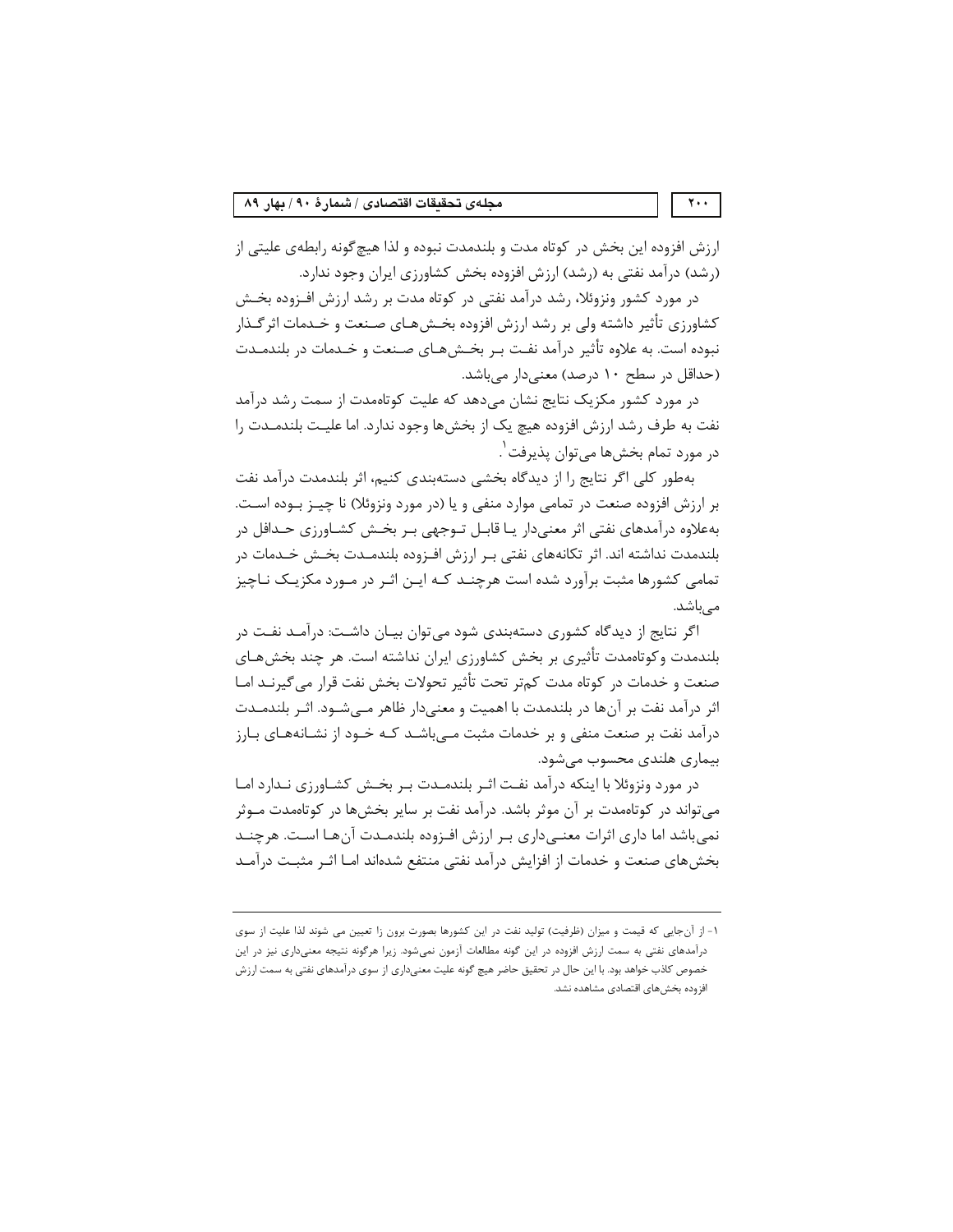نفت بر بخش خدمات بسیار بیش تر از بخش صنعت میباشد. افـزایش درآمـد نفتـی بـه میزان ده درصد باعث میشود تا در بلندمدت رشـد ارزش افـزوده بخـش خـدمات ۱۴.۴ درصد و صنعت ۰.۴۳ درصد افزایش یابد. اگر تأثیرپذیری مثبت بخـش غیرقابـل مبادلـه یعنی خدمات را بهعنوان یکی از نشانههای بیماری هلندی محسوب کنیم در این صورت یدیده بیماری هلندی در ونزوئلا نیز تأیید می شود.

در کشور مکزیک رشد درآمد نفت در کوتاهمدت نمی تواند منبع رشـد ارزش افـزوده هیچ یک از بخشها باشد، اما در بلندمدت بر تمام آنها اثرگذار است و به جز خدمات بر سایر بخش۵۰ تأثیر منفی دارد. قدر مطلق این اثر در بخش صنعت به مراتب بـیشتـر از بخش کشاورزی میباشد. تأثیر منفی تغییر درآمد نفت بر بخشهای قابـل مبادلــه یعنــی کشاورزی و صنعت در بلندمدت به ترتیب ۰.۰۲- و ۱.۷۴- مـیباشـد. هـمچنــین تـأثیر مثبت آن بر بخش غیر قابل مبادله یعنی خدمات ۰.۰۴ است. با توجه بـه علامـت اثـرات مذکور نتایج نشان دهنده وجود بیماری هلندی در مکزیک می باشد.

- در مجموع بررسی ۳ مشخصه بیماری هلندی یعنی:
- ١. تأثير يذيري مثبت بخش غير قابل مبادله (خدمات)
	- ٢. تأثيريذيري منفى بخش قابل مبادله صنعت
	- ٣. تأثيريذيري منفى بخش قابل مبادله كشاورزي

نشان می دهـد هـر ۳ مشخصـه در کشـور مکزیـک وجـود دارد. در کشـور ایـران ۲ مشخصه، و در ونزوئلا مشخصه اول مشاهده شده است.

## ۵- نتیجهگیری و جمع بندی

کشورهای صادر کنندهی نفت دورههای متناوبی از کاهش و افـزایش درآمـد نفتـی را تجربه نمودند. عمده منبع درآمدهای ارزی اغلب ایـن کشـورها از محـل صـاد,ات نفـت تأمین میشود. همچنین در بیشتر این کشورها بخش نفت دولتـی بـوده و درآمـدهای نفتی در بودجه دولت نقش مهمی ایفا می کنند. به لحاظ نظری تأثیر منفــی درآمـدهای نفتی بر رشد اقتصادی کشورهای نفت خیز بر اساس بیماری هلندی تبیین میشــود. بــر اساس این نظریه یک رونق نفتی منجر به تقویت ارزش حقیقـی پـول داخلـی و کـاهش صادرات نفتی می گردد. به عبارت دقیق تر رونق در آمدهای نفتی با انقباض بخـش تولیـد کالاهای قابل تجارت (به طور عمده کشاورزی و صنعت) و انبساط بخش تولیـد کالاهـای غیر قابل تجارت (بهطور عمده خدمات) همراه خواهـد بـود. البتـه سیاسـت کشـورها در

 $\mathsf{r} \cdot \mathsf{r}$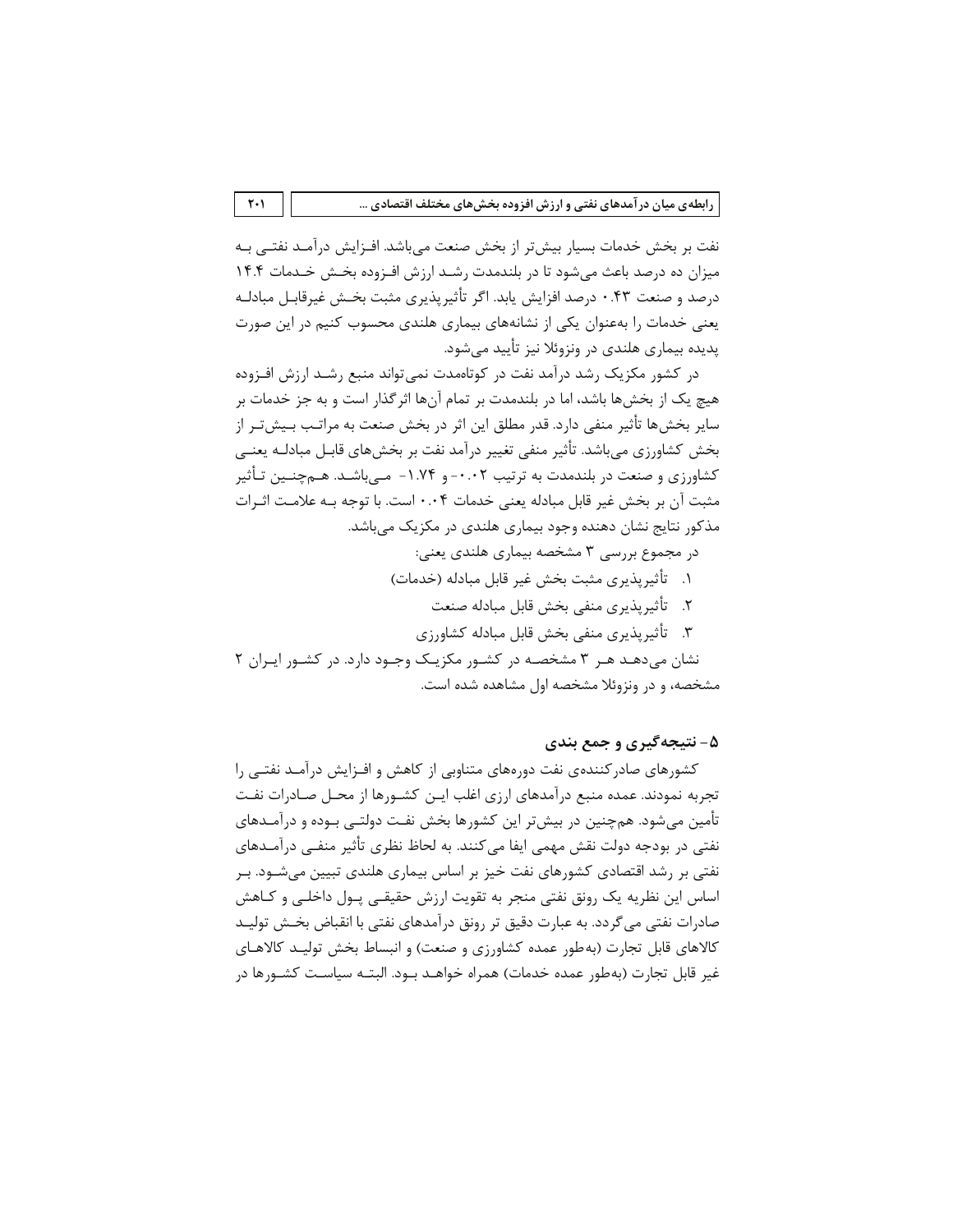مورد نحوهی هزینـه کـردن درآمـدهای سرشـار صـادرات نفـت در کـاهش اثـرات و یـا جلــوگیری از بیمــاری هلنــدی نقــش مهمــی دارد (دلــوین و لــوین '، ۲۰۰۴). اتخــاذ سیاستهای پولی و مالی مناسب، ذخیره کردن مازاد درآمـد صـادرات نفـت، اسـتفاده از درآمدهای نفتی جهت سرمایه گذاری و پرداختن به امور زیربنایی از جمله اقداماتی است که برخی کشورهای صادر کنندهی نفت برای مقابله با اثـرات منفــی افــزایش درآمــدهای نفتے انحام دادہاند.

در این مقاله تأثیر درآمدهای نفتی بر بخشهای مختلف اقتصادی سه کشور منتخـب صادر کنندهی نفت شامل ایران، ونزوئلا و مکزیک در کوتاه مدت و بلندمدت مورد بررسی قرار گرفته است. دورهی زمانی مورد مطالعهی سال های ۱۹۷۱ تــا ۲۰۰۳ و بخـش هـای تحت بررسی شامل کشاورزی، صنعت و خدمات می باشند. از تحلیل هم انباشتگی بـرای تجزیه و تحلیل نتایج استفاده شده است.

۸۰–۷۰ درصـد درآمـدهای صـادراتی و ۴۰–۴۰ درصـد بودجـه ایـران و ونـزوئلا را درآمدهای نفتی تشکیل میدهد. در مورد مکزیک هرچند درآمد صـادرات نفـت از کـل درآمدهای صادراتی رقم بزرگی نمیباشد اما هنـوز حـدود  $\frac{1}{v}$  درآمـد دولـت را تشـكيل مہ زدھد ْ .

نتايج اين مطالعه نيز نشاندهنده تأثير درآمدهاى نفتى و نقـش بـا اهميـت آنهـا در رشد ارزش افزوده اکثر بخشهای اقتصادی این کشورها میباشد. اما میزان آسیبپذیری این بخش۵ما متفاوت است. بخش کشاورزی کمتـرین تـأثیر را از تغییـرات درآمـد نفتـی یذیرفته است به گونهای که در ایران و ونزوئلا، تحولات بخـش نفـت تـأثیر بلندمـدت بـا اهمیتی بر بخش کشاورزی ندارند؛ با این حال اثر کوتاه مـدت آن بـر کشـاورزی ونـزوئلا معنی دار است. در مورد مکزیک اثر بلندمدت درآمد نفت بر بخش کشاورزی منفی است، هرچند این اثر به لحاظ انـدازه نـاچیز مـی،باشـد. در دو کشـور ایـران و ونـزوئلا، بخـش کشاورزی از کارایی و سطح سـرمایهگـذاری لازم برخـوردار نبـوده و نتوانسـته از تمـام ظرفیتهای و تکنولوژیهای مدرن وارداتی استفاده کند. در واقع بخـش کشــاورزی ایــن کشورها با حداقل توان تکنیکی، سطحی از محصول را تولید می کند که ارتباط زیادی بـا تکنولوژی و کالاهای سرمایهای وارداتی ندارد. اما در برخی منـاطق مکزیـک، کشـاورزی یکی از فعالیتهای اقتصادی اساسی بوده بهطـوری کـه سـرمایهگـذاریهـای فراوانـی در

 $\mathbf{Y} \cdot \mathbf{Y}$ 

<sup>1-</sup> Devlin and Lewin.

<sup>2-</sup> http://www.eia.doe.gov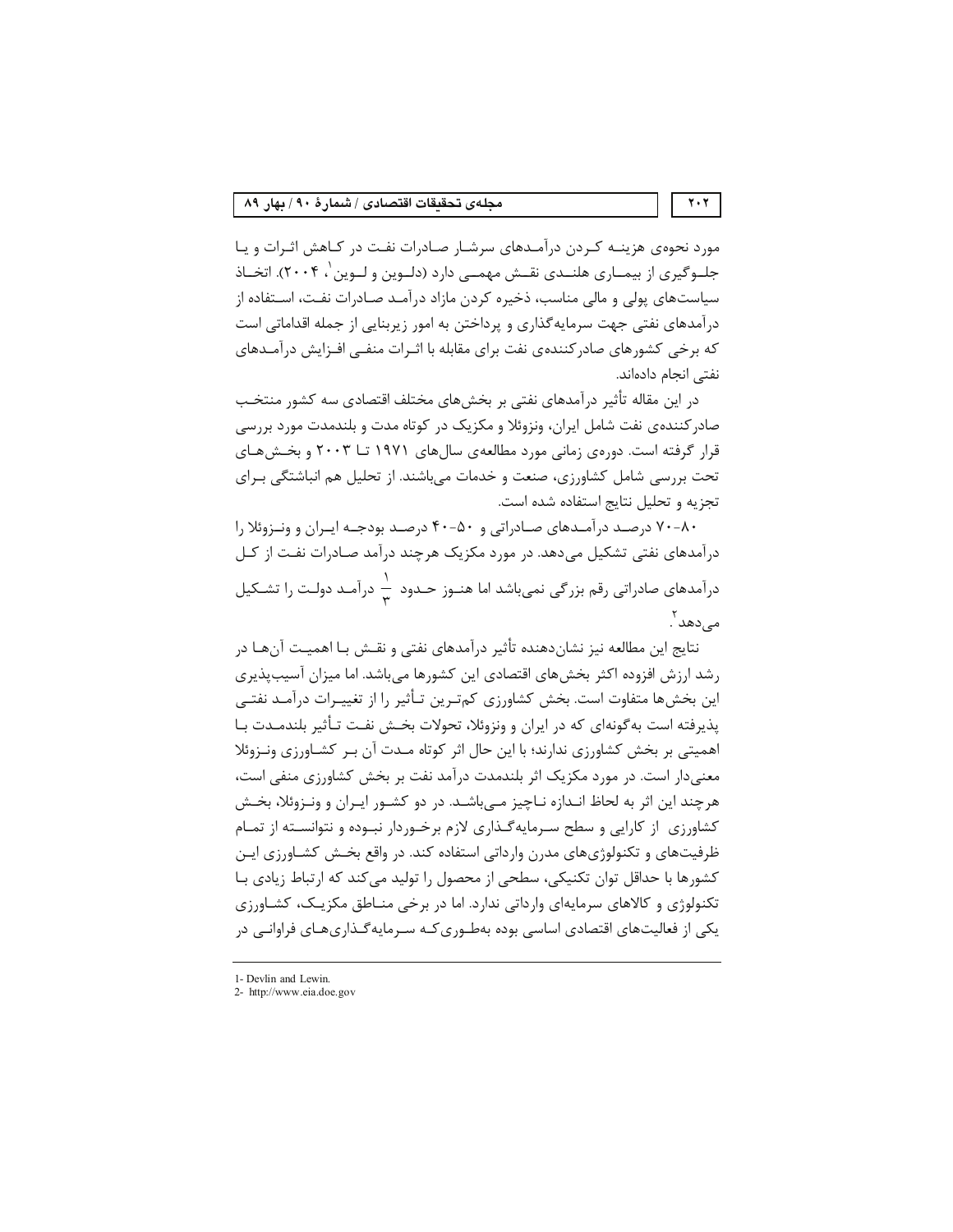بخش كشاورزي اين نواحي مكزيک انجام شده است`. احتمالاً به همين دليل نيز بخـش کشاورزی این کشور تا حد کمی از درآمدهای نفتی تأثیر میپــذیرد. در اکثــر ســال۱صای مورد بررسی سهم ارزش افزوده بخش کشاورزی از کل تولید ناخـالص داخلـی در ایـران کمتر از ۲۵٪، ونزوئلا کمتر از ۰۵٪ و مکزیک کـمتـر از ۱۰٪ بـوده و قسـمت عمـدهای از نیازهای غذایی این کشورها توسط واردات تأمین شده است. یافتههـای مـذکور بـا نتـایج غروی نخجوانی (۱۳۸۱) مبنی بر اینکه سرمایهگذاری در بخش کشاورزی ایران کمترین تـأثير را از درآمـدهاي نفتـي پذيرفتــه اسـت سـازگار مــي،اشــد. نتـايج ايــن مطالعــات نشان دهنده در حاشیه بودن بخش کشاورزی در کشورهای صادر کننده نفت است.

به جز ونزوئلا در دو کشور دیگر درآمد نفتی در بلندمدت تأثیر منفی بر رشـد بخـش صنعت داشته است. با اینحال کشش (مثبت) تولید صنعتی نسبت بـه درآمـدهای نفتـی در ونزوئلا به لحاظ اندازهي ناچيز (۰.۰۴۳) مي باشد. بخش عمدهاي از صـنايع ونـزوئلا را کار گاههای کوچک و متوسط تشکیل می دهند و تولیدات آنها در بـازار داخلـی مصـرف می شود (پوسویی، ۱۹۹۷). ساختار مذکور آسیبپذیری بخش صنعت ونزوئلا را از ناحیه رونق درآمدهای نفتی کاهش داده است. بـا افـزایش درآمـد نفتـی و در نتیجـه تقاضـا، اینگونه کارگاهها می توانند ظرفیتهای خالی خــود را بکــار گرفتــه و بخشــی از افــزایش تقاضا ٫۱ تأمین کنند. بنابراین د٫ آمد نفتی منجر به ایجاد تغییرات مثبت (امـا نـاچیز) د٫ صنعت ونزوئلا می گردد، اما بخش صنعت در دو کشور دیگر از افزایش درآمـدهای نفتــی آسیب می بیند و میزان این تأثیر منفی در صنعت مکزیک بیش از ایران می باشد.

تخمین های بدست آمده در مورد بخش خدمات در هـر ۳ کشـور بـه لحـاظ علامـت مشابه هم است بهطوري كه درآمد نفتي برآنها تأثيرمثبت داشته است. به عـلاوه انـدازه این اثر (کشش) در ایران و ونزوئلا به مراتب بیشتر از مقـدار آن بـرای سـایر بخـشهـا است. بنابراین حداقل یکی از نشانههای بیماری هلندی (انبساط بخش خدمات) در ایـن ۳ کشور قابل مشاهده است.

مطالعهی اییسینگ (۲۰۰۱) نشان داد که اثر قیمت نفت در اقتصادهای باز و کوچک با اهمیتتر از اقتصادهای بزرگ با بسته است. مکزیک از نظیر شیاخص آزادی اقتصادی ۲۰۰۶' (نشریه مشترک وال استریت ژورنال و بنیـاد هـریتیج) یـک اقتصـاد نسـبتاً بـاز محسوب شده و در بین ۱۵۷ کشور مورد بررسی رتبهی ۶۰ را به خـود اختصـاص داده

 $\mathbf{r} \cdot \mathbf{r}$ 

<sup>1 -</sup>Library of Congress – Federal Research Division- USA; http://lcweb2.loc.gov/frd/cs

<sup>2-</sup> Index of Economic Freedom, 2006, (a joint publication of the Wall Street Journal and the Heritage Foundation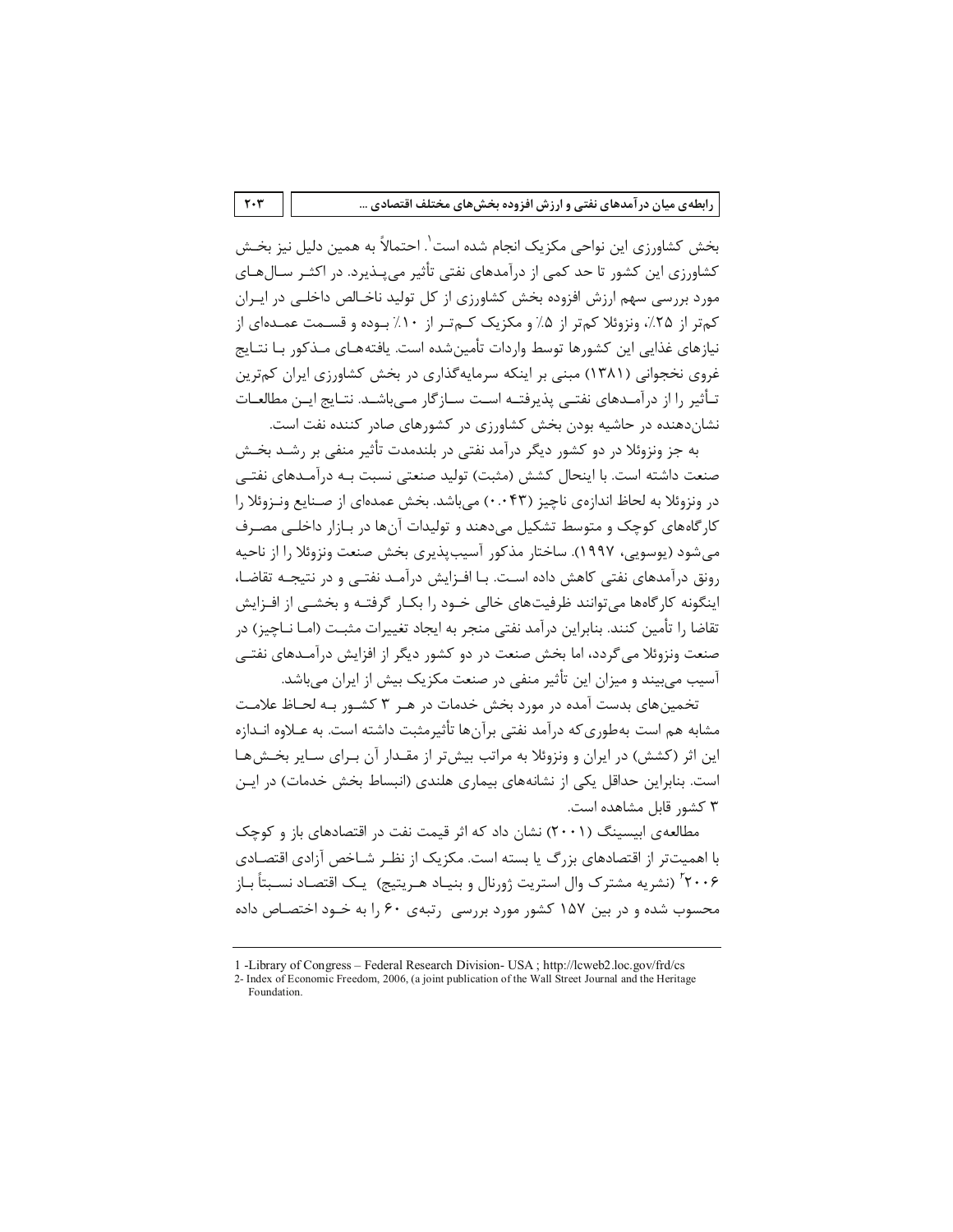است. اما ایران با قرارداشتن در جایگاه ۱۵۶ و ونزوئلا در جایگاه ۱۵۲ در انتهای جـدول بوده و جزو اقتصادهای بسته قرار گرفتهاند. نتایج این مطالعـه نیـز نشـان مـی‹هـد کـه مکزیک از هر سه مشخصه بیماری هلندی (انبساط بخش خدمات و انقباض بخـشهـای صنعت و کشاورزی به هنگام رونق درآمدهای نفتی) رنج میبرد. در حالی کـه در ونـزوئلا تنها یک مشخصـه (انبسـاط بخـش خـدمات) و در ایـران دو مشخصـه (انبسـاط بخـش خدمات و انقباض بخش صنعت) قابل مشاهده است.

مطالعهی ابیسینگ هـمچنـین نشـان داد کـه در بلندمـدت قیمـت نفـت بـهصـورت غیرمستقیم و از طریق شـر کای تجـاری کشـورهای صـادر کنندهی نفـت براقتصـاد ایـن کشورها تأثیر میگذارد. ایالات متحده اولین شریک تجـاری مکزیـک مـیباشـد کـه بـه هنگام بالا رفتن قیمتهای جهانی نفت رکـود قابـل ملاحظـهای را تجربـه نمـوده اسـت (هامیلتون ۲۰۰۳). بنابراین باتوجه به نتـایج ابـیسـینگ بـه نظـر مـیرسـد اثـر منفـی غیرمستقیم افزایش قیمت نفت بر اقتصاد مکزیک بیش از دو کشور دیگر باشد.

بهطور کلی آثار منفی افزایش قیمت نفت بر بخشهای اقتصادی ۳ کشور مـذکور بـا نتایج توکلی و مراد (۱۳۷۸) در مورد ایران، نوریویوسویی (۱۹۹۷) در مورد مکزیک و ال انشاسی و همکارن (۲۰۰۶) در مورد ونـزوئلا سـازگار مـیıباشـد. بـدین ترتیـب بیمـاری هلندی و یا به عبارتی نفرین منابع در این کشورها مجـددا مـورد تاییـد قـرار مـی5یـرد. بکار گیری تجربیات موفق سایر کشورها بـرای کاسـتن و زدودن اثـرات بیمـاری هلنــدی می تواند راه حل مناسبی باشد. اقداماتی از قبیل تاسیس صندوق ذخیره ارزی (صـادقی و بهبودی، ۱۳۸۳)، سرمایه گذاری در بخشهای قابل مبادله و اتخـاذ سیاسـتهـای مـالی صحیح (یوسـویی، ۱۹۹۷) تقسـیم شـرکای تجـاری و وابسـته نبـودن بـه یـک کشـور (ابی سینگ، ۲۰۰۲) می تواند راهکارهای مناسبی باشد.

#### فهرست منابع

- ۱- بیدرام، رسول. EVIEWS همگام با اقتصادسنجی، منشور بهرهوری، چاپ اول بهـار  $.1711$
- ٢- ياسبان، فاطمه. "تأثير نوسانات قيمت نفت بر توليد بخش كشاورزى ايران (بيمارى هلندي)"، فصلنامەي پژوهشنامەي اقتصادى، ١٣٨٣.
- ٣- توكلي، اكبر؛ مراد، سيف الله. "بررسي تأثير نوسانات صادرات نفت در كنــدي رشــد اقتصادی کشور (۷۵-۱۳۳۸)"، مؤسسه مطالعات و پژوهشهای بازرگانی، ۱۳۷۸.

 $\mathbf{Y} \cdot \mathbf{Y}$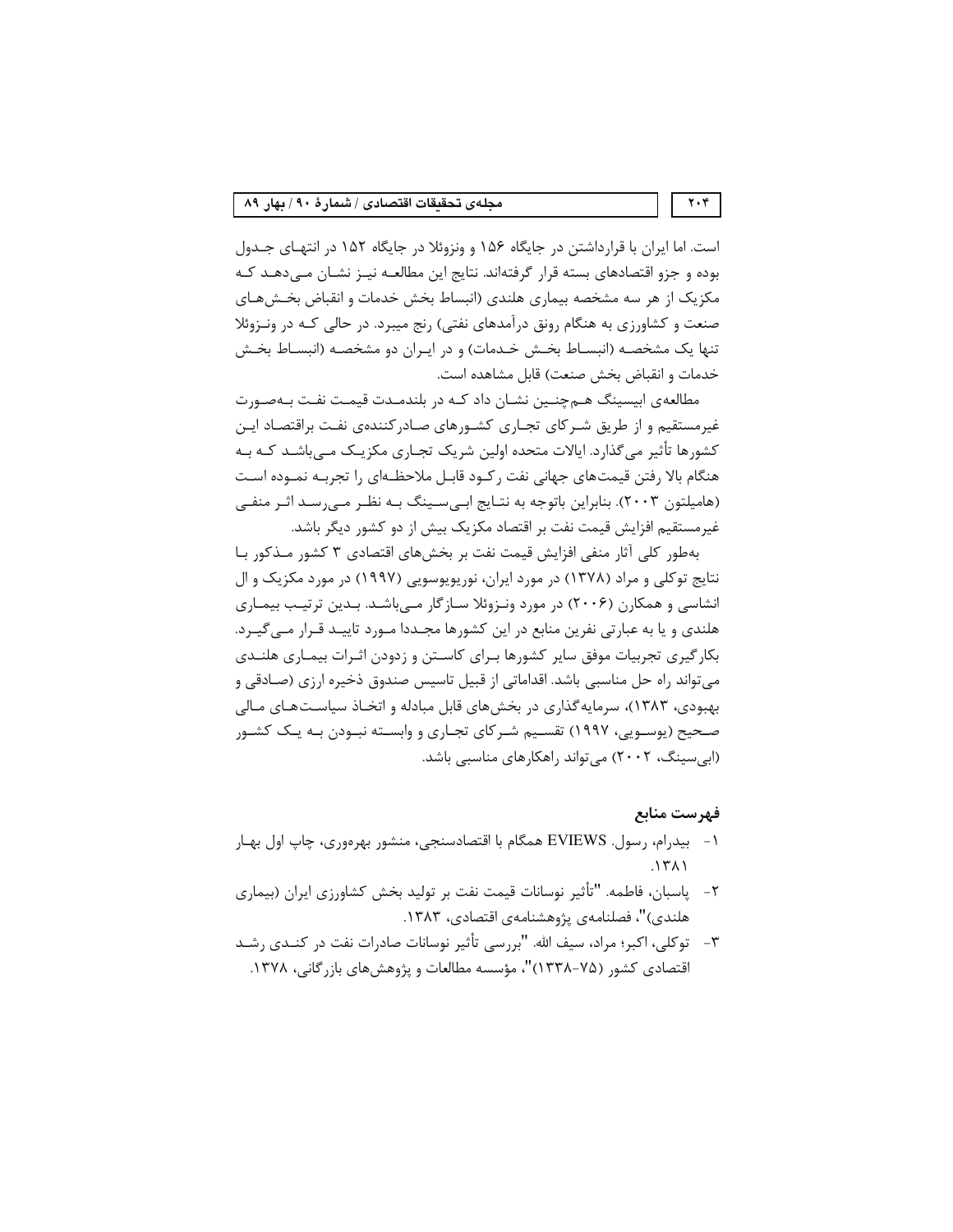رابطهی میان درآمدهای نفتی و ارزش افزوده بخشهای مختلف اقتصادی …

- ۴- صادقي، حسين؛ بهبودي، داود. "حسـاب ذخيـره ارزي، مبـاني، تجربـه كشـورها و عملکرد ایران"، پژوهش های اقتصادی دانشگاه تربیت مدرس، ۱۳۸۳.
- ۵– حسـینی منجـری، فریـدون. "بررسـی رابطـهی قیمـت نفـت و رشـد اقتصـادی در کشورهای OECD" پایان نامهی کارشناسے ارشـد، دانشـکدهی اقتصـاد دانشـگاه تھان، ۱۳۷۵.
- ۶- کشاورزیان، مریم. "اثر نوسانات قیمت نفت بـر رشـد اقتصـادی برخـی کشـورهای ییشرفته صنعتی"، "یایان نامهی کارشناسی ارشد، دانشکده اقتصاد دانشگاه تهـران، یایان نامهی کارشناسی ارشد، دانشکدهی اقتصاد دانشگاه تهران، به راهنمایی دکتر ابریشمی، (۱۳۸۵).
- ٧- غروي نخجواني، سيداحمد. "نقش درآمدهاي نفتي در تأمين منابع سـرمايه گـذاري ايران "، فصل نامهي پژوهشنامهي اقتصادي، ١٣٨١.
- ٨- نوفرستي، محمد. "ريشەي واحد و هم جمعي در اقتصادســنجي "، ١٣٧٨، مؤسســه خدمات فرهنگی رسا.
- Abeysinghe, Tilak. 2001 "Estimation of direct and indirect impact of oil  $Q_{-}$ price on growth" Economics Letters 73, p: 147–153.
- 10- Adams, F.G., Behrman, J., 1982 "Commodity Exports and Economic Development: The commodity problem and policy in developing countries: an integrated econometric investigation" D.C. Heath, Lexington.
- 11- Annual Statistical Bulletin, ASB 2005, OPEC, available at http://opec.org
- 12- Auty, R., 2001. The political state and the management of mineral rents in capital-surplus economies: Botswana and Saudi Arabia. Resources Policy 27, 77–86.
- 13- Christian BjØrnald, H. (2000), "The Dynamic Effect of Aggregate Demand, Supply and Oil Price Shocks- A Comparative Study", the Manchester School, Vol. 68, No 5.
- 14- Cunado, J. and F. P. de Gracia. 2003. "Do Oil Price Shocks Matter? Evidence for some European. Countries", Energy Economics (25). P:137 154
- 15- Dehn, J., 2001. The effects on growth of commodity price uncertainty and shocks. World Bank. Development Research 468 Group, Policy Research Working Paper, vol. 2455.
- 16- Devlin, J., Lewin, M., 2004. Managing Oil Booms and Busts in Developing Countries, Draft Chapter for: Managing 470 Volatility and Crises, A Practitioner's Guide.